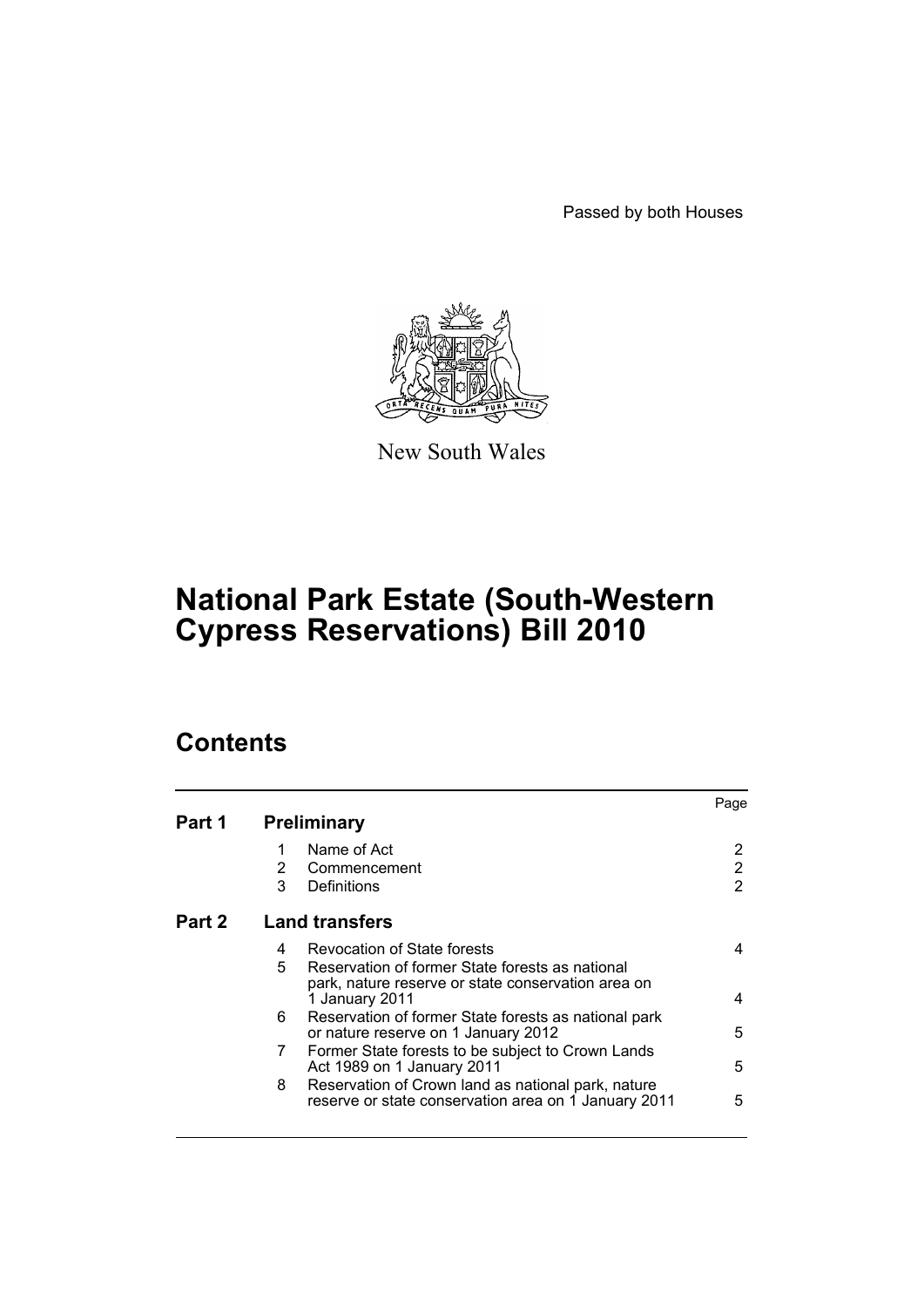Contents

|                   |          |                                                                                                            | Page     |
|-------------------|----------|------------------------------------------------------------------------------------------------------------|----------|
|                   | 9<br>10  | Reservation of Joulni Station, Willandra Lakes<br>Vesting in NPW Minister of former State forests on       | 6.       |
|                   | 11       | 1 January 2011<br>Revocation in Murramarang National Park relating                                         | 6        |
|                   |          | to Merry Beach Caravan Park                                                                                | 6        |
|                   | 12       | Area in Manna State Forest to become special<br>management zone                                            | 7        |
|                   | 13       | Review of classification as state conservation area                                                        | 7        |
|                   | 14       | Land subject to Aboriginal land claims                                                                     | 8        |
|                   | 15       | Adjustment of description of land transferred to<br>national park estate                                   | 8        |
| Part <sub>3</sub> |          | Forestry operations on land remaining as<br><b>State forest</b>                                            |          |
|                   | 16       | Definitions                                                                                                | 11       |
|                   | 17       | Integrated forestry operations approval for<br>South-Western forestry operations                           | 11       |
|                   |          |                                                                                                            |          |
| Part 4            |          | <b>Miscellaneous</b>                                                                                       |          |
|                   | 18<br>19 | Act to bind Crown<br>Regulations                                                                           | 13<br>13 |
|                   |          |                                                                                                            |          |
| <b>Schedule 1</b> |          | State forests reserved as national park,<br>nature reserve or state conservation area<br>on 1 January 2011 | 14       |
| <b>Schedule 2</b> |          | State forests reserved as national park                                                                    |          |
| <b>Schedule 3</b> |          | or nature reserve on 1 January 2012                                                                        | 19       |
|                   |          | State forests made subject to Crown<br>Lands Act 1989 on 1 January 2011                                    | 20       |
| <b>Schedule 4</b> |          | Crown land reserved as national park,<br>nature reserve or state conservation área                         |          |
|                   |          | on 1 January 2011                                                                                          | 21       |
| <b>Schedule 5</b> |          | Joulni Station, Willandra Lakes, added<br>to Mungo National Park or Mungo State                            |          |
| <b>Schedule 6</b> |          | <b>Conservation Area</b><br>State forests vested in NPW Minister on                                        | 23       |
|                   |          | 1 January 2011                                                                                             | 24       |
| <b>Schedule 7</b> |          | Amendment of Brigalow and Nandewar<br><b>Community Conservation Area Act 2005</b><br><b>No 56</b>          | 25       |
| <b>Schedule 8</b> |          | Land transfers-ancillary and special<br>provisions                                                         | 30       |
| Schedule 9        |          | <b>Amendment of Acts</b>                                                                                   | 35       |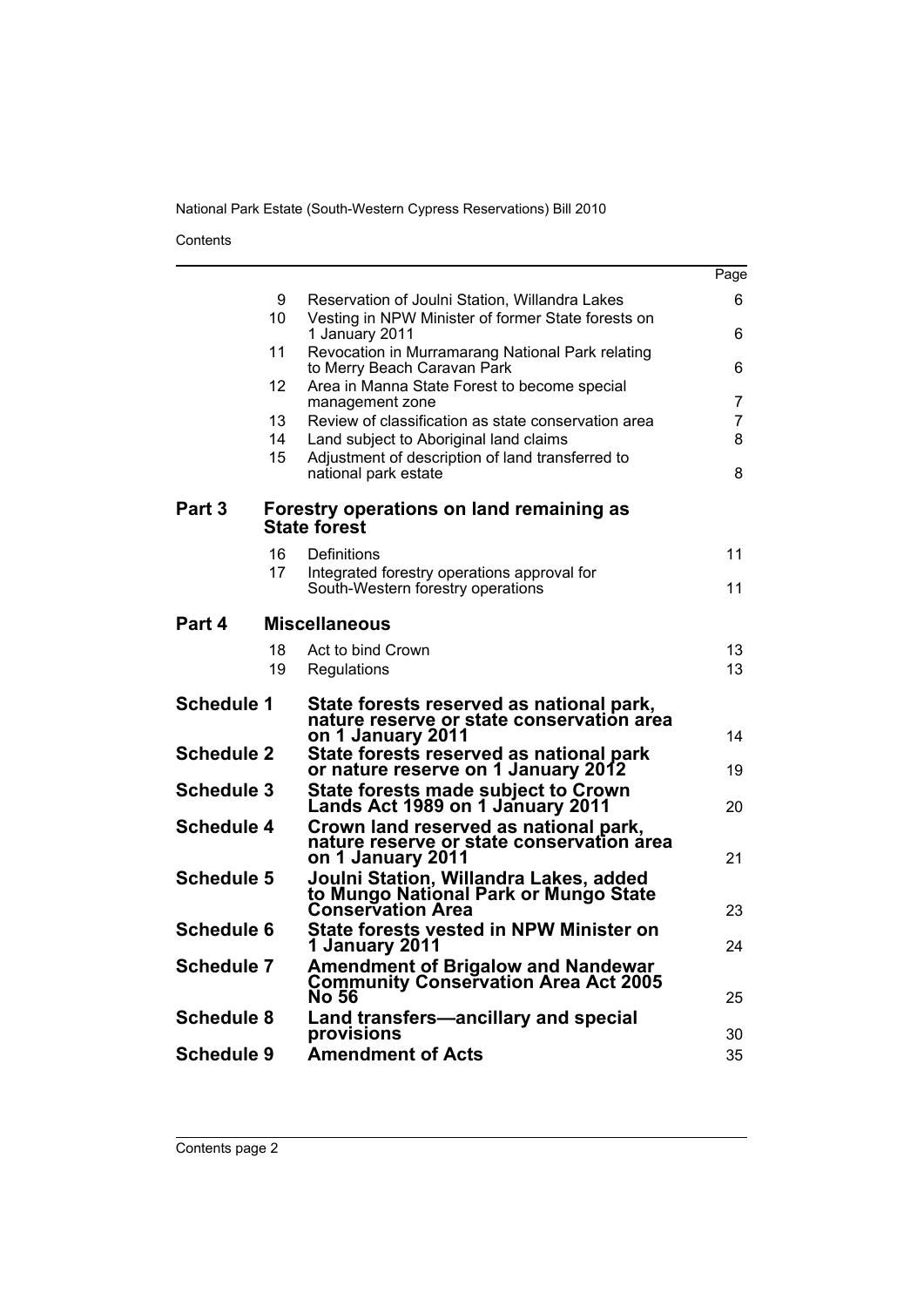*I certify that this public bill, which originated in the Legislative Assembly, has finally passed the Legislative Council and the Legislative Assembly of New South Wales.*

> *Clerk of the Legislative Assembly. Legislative Assembly, Sydney, , 2010*



New South Wales

# **National Park Estate (South-Western Cypress Reservations) Bill 2010**

Act No , 2010

An Act to transfer certain State forest land in the South-Western area to the national park estate; to make provisions with respect to forestry operations in that area; and for other purposes.

*I have examined this bill and find it to correspond in all respects with the bill as finally passed by both Houses.*

*Assistant Speaker of the Legislative Assembly.*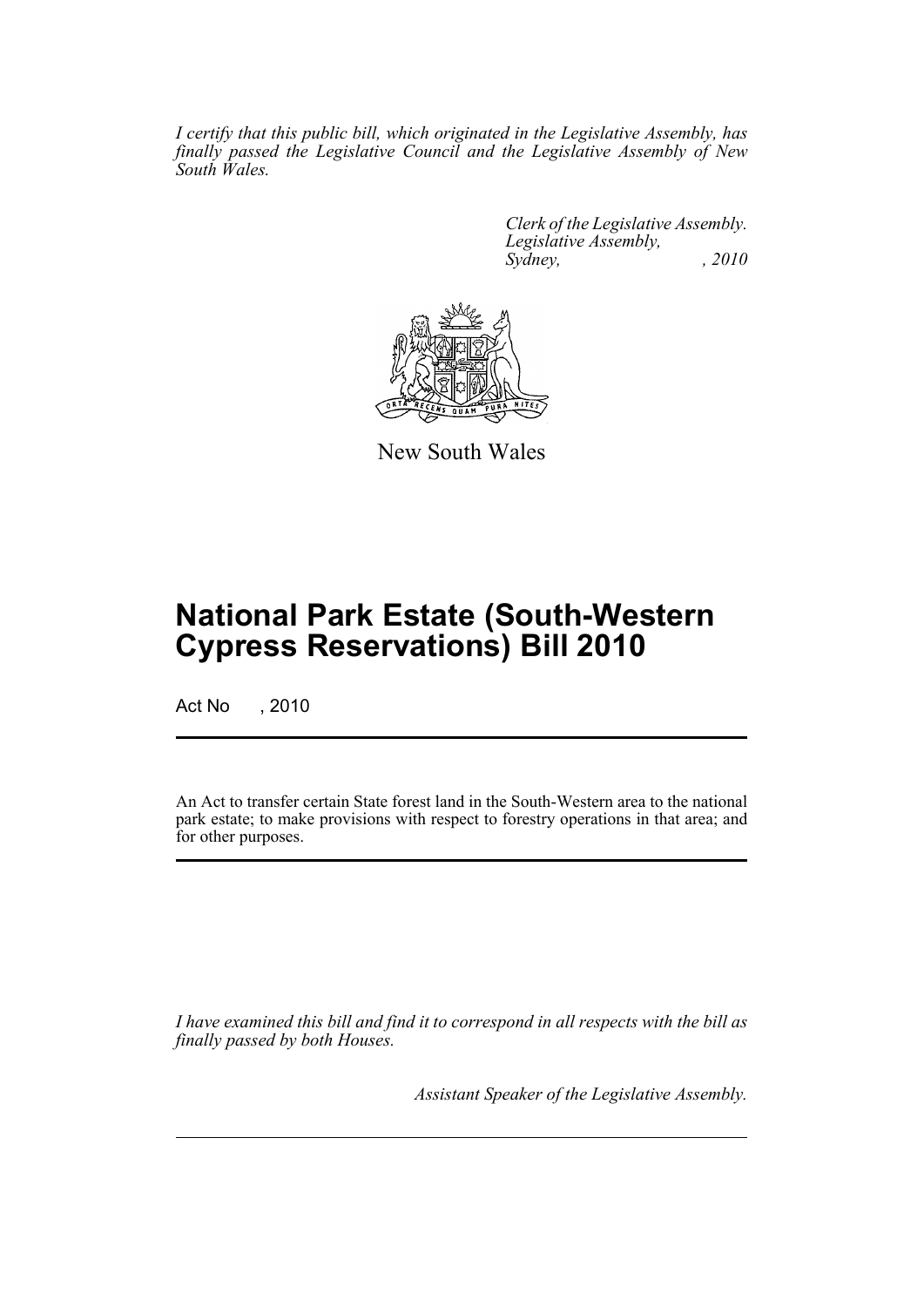Part 1 Preliminary

**The Legislature of New South Wales enacts:**

# <span id="page-3-1"></span><span id="page-3-0"></span>**Part 1 Preliminary**

### **1 Name of Act**

This Act is the *National Park Estate (South-Western Cypress Reservations) Act 2010*.

### <span id="page-3-2"></span>**2 Commencement**

This Act commences on 1 January 2011.

### <span id="page-3-3"></span>**3 Definitions**

(1) In this Act:

*Crown land* has the same meaning as it has in the *Crown Lands Act 1989*.

*NPW Minister* means the Minister administering Divisions 1 and 2 of Part 4 of the *National Parks and Wildlife Act 1974*.

*South-Western area* means the area of the State shown in the map at the end of this section.

*State forest* means land dedicated under the *Forestry Act 1916* (or under the former *Forestry Act 1909*) as a State forest, being a dedication that is in force.

(2) Notes included in this Act do not form part of this Act.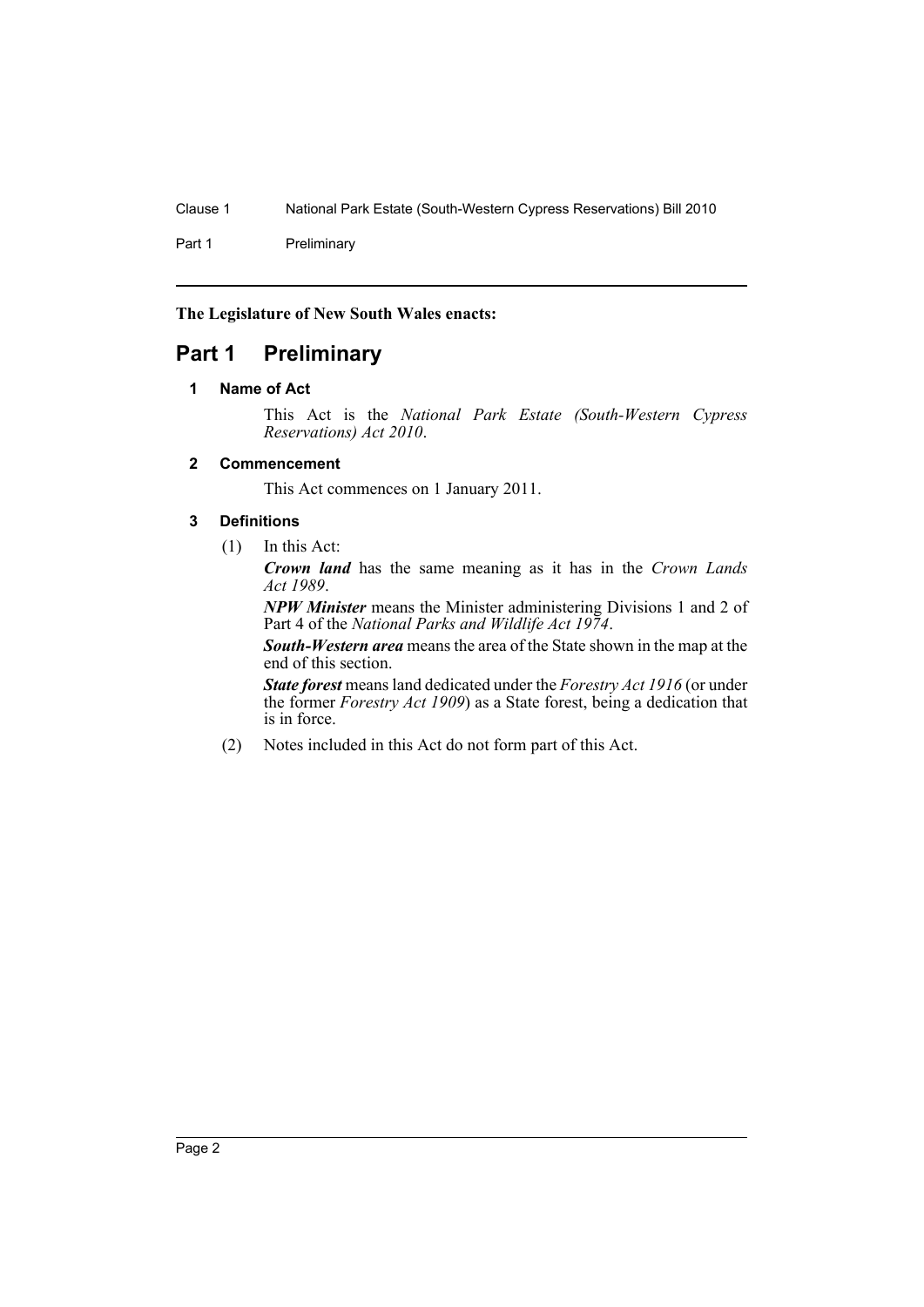

Preliminary **Preliminary** Part 1

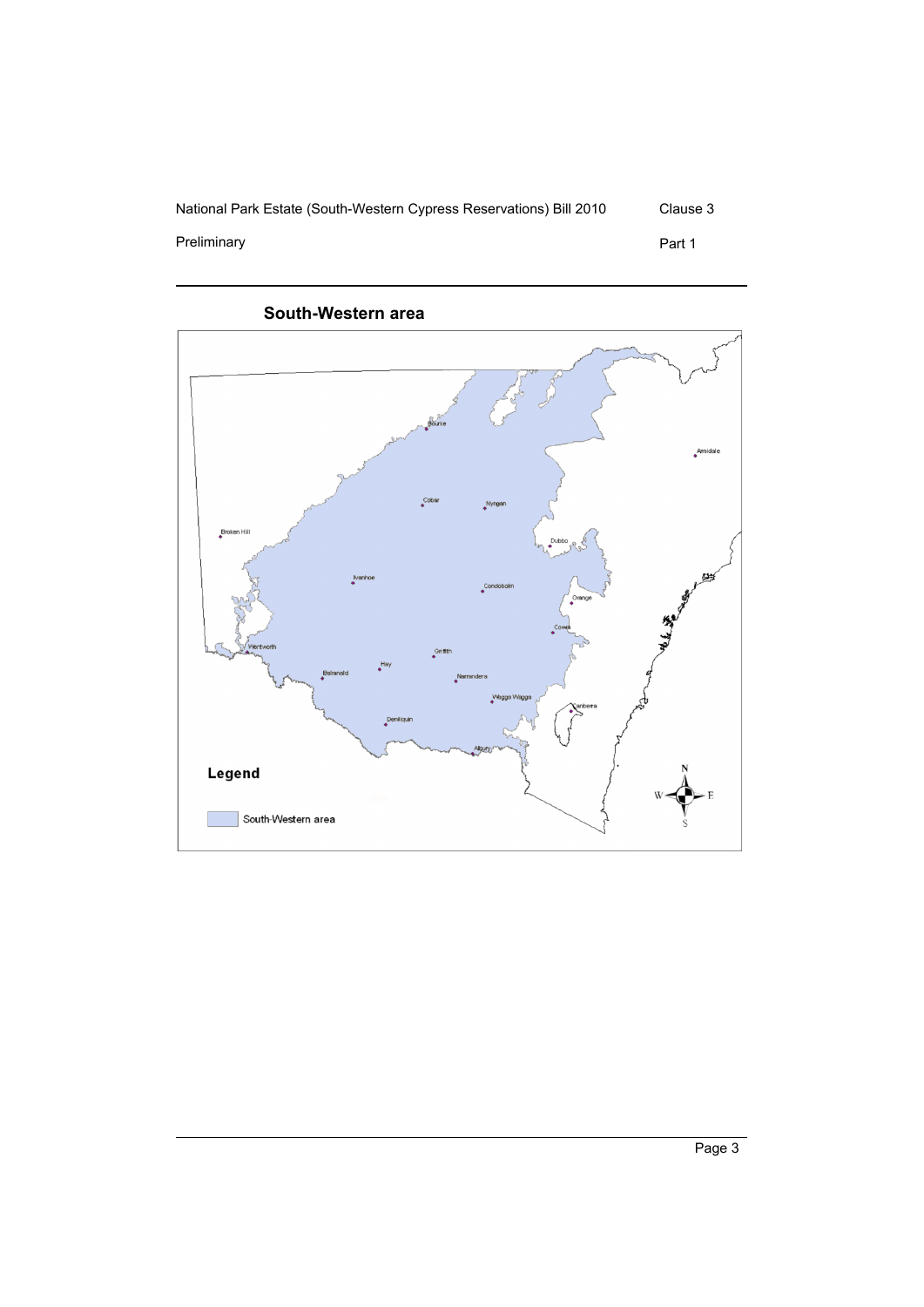Part 2 Land transfers

# <span id="page-5-1"></span><span id="page-5-0"></span>**Part 2 Land transfers**

### **4 Revocation of State forests**

- (1) The dedication as State forest of:
	- (a) the lands described in Schedules 1, 3 and 6 is revoked on 1 January 2011, and
	- (b) the lands described in Schedule 2 is revoked on 1 January 2012.
- (2) Any notifications under section 19A of the *Forestry Act 1916* that declare, as national forests, areas of State forests whose dedication is revoked by subsection (1) are also revoked by this Act on the date the dedication is revoked, but only to the extent to which they relate to national forests, or parts of national forests, situated within the lands referred to in that subsection.
- (3) Any notices under section 21A of the *Forestry Act 1916* that declare, as special management zones, areas of State forests whose dedication is revoked by subsection (1) are also revoked by this Act on the date the dedication is revoked, but only to the extent to which they relate to special management zones, or parts of special management zones, situated within the lands referred to in that subsection.
- (4) Any notices under section 25A of the *Forestry Act 1916* that set apart, as flora reserves, areas of State forests whose dedication is revoked by subsection (1) are also revoked by this Act on the date the dedication is revoked, but only to the extent to which they relate to flora reserves, or parts of flora reserves, situated within the lands referred to in that subsection.
- (5) This section has effect in respect of all land below the surface of land described in a Schedule to this Act even if the reservation is limited to a depth of 100 metres below the surface of the land.

#### <span id="page-5-2"></span>**5 Reservation of former State forests as national park, nature reserve or state conservation area on 1 January 2011**

- (1) The lands described in Schedule 1 are, on 1 January 2011, reserved under the *National Parks and Wildlife Act 1974* as, or as part of, national park, nature reserve or state conservation area (as indicated in that Schedule).
- (2) Subsection (1) does not apply to any land described in Schedule 1 that is also described in Schedule 6.

**Note.** Crown lands in the Brigalow and Nandewar area are also reserved as conservation zones under the *Brigalow and Nandewar Community Conservation Area Act 2005* by amendments to that Act contained in Schedule 7.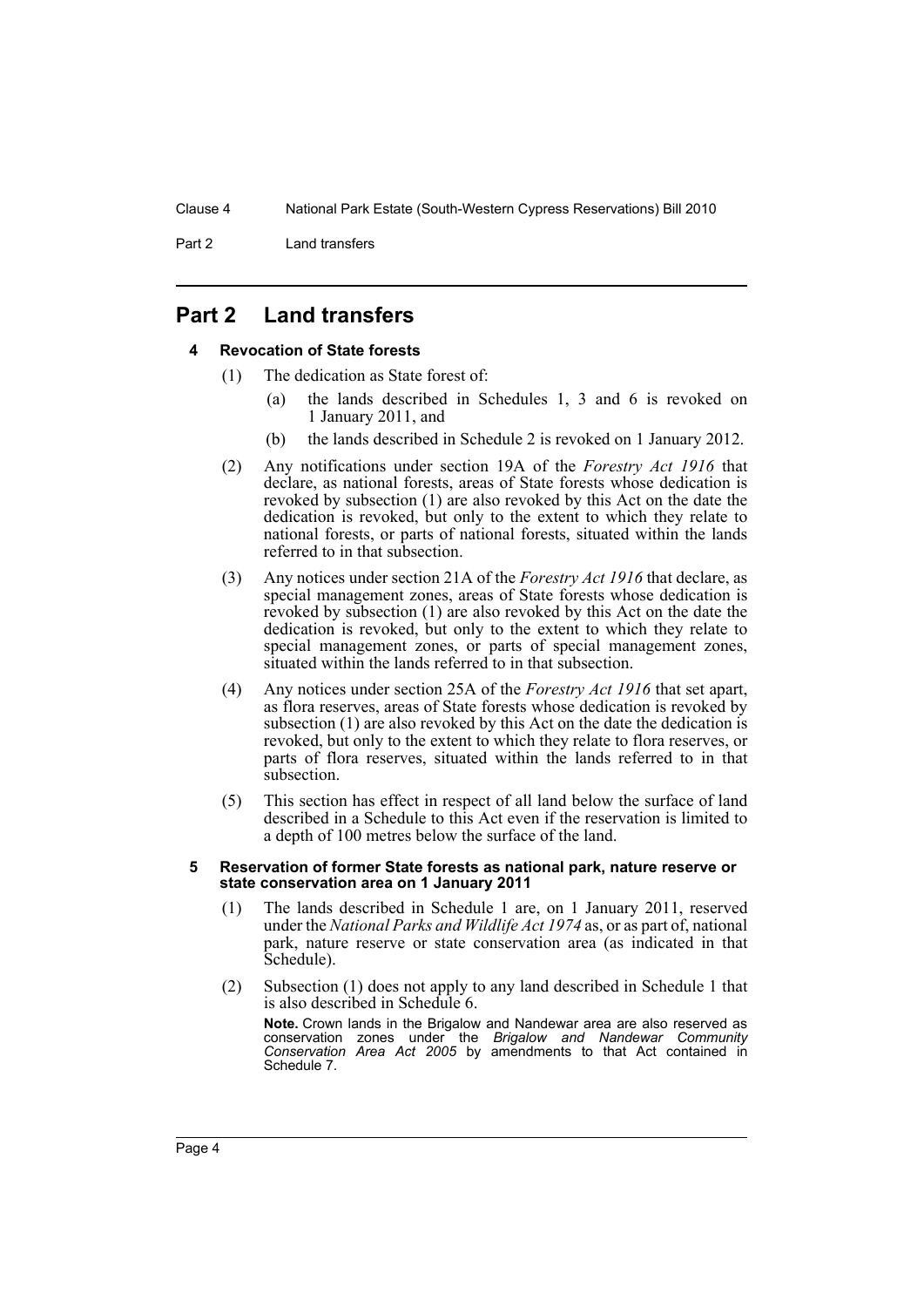Land transfers Part 2

### <span id="page-6-0"></span>**6 Reservation of former State forests as national park or nature reserve on 1 January 2012**

- (1) The lands described in Schedule 2 are, on 1 January 2012, reserved under the *National Parks and Wildlife Act 1974* as, or as part of, national park or nature reserve (as indicated in that Schedule).
- (2) Land described in Schedule 2 cannot be disposed of or leased under the *Forestry Act 1916* before 1 January 2012.
- (3) The following licences and permits cannot be issued or renewed in respect of land described in Schedule 2 before 1 January 2012, without the approval of the Director-General of the Department of Environment, Climate Change and Water:
	- (a) a products licence under section 27B of the *Forestry Act 1916*,
	- (b) a forest materials licence under section 27C of the *Forestry Act 1916*,
	- (c) a grazing permit under section 31 of the *Forestry Act 1916*,
	- (d) an occupation permit under section 31 of the *Forestry Act 1916*,
	- (e) a special purposes permit under section 32F of the *Forestry Act 1916*.
- (4) An approval under subsection (3) may be given in respect of a particular licence or permit or in respect of licences or permits of a particular kind.
- (5) Subsection (1) does not apply to any land described in Schedule 2 that is also described in Schedule 6.

### <span id="page-6-1"></span>**7 Former State forests to be subject to Crown Lands Act 1989 on 1 January 2011**

- (1) The lands described in Schedule 3 are, on 1 January 2011, vested in the Crown as Crown land and are subject to the *Crown Lands Act 1989*.
- (2) The lands described in Schedule 3 are to be dealt with under the *Crown Lands Act 1989* as if the preferred use of the lands had been assessed under Part 3 of that Act as use for nature conservation or for other purposes compatible with the environmental values of the land.

#### <span id="page-6-2"></span>**8 Reservation of Crown land as national park, nature reserve or state conservation area on 1 January 2011**

The lands described in Schedule 4 are, on 1 January 2011, reserved under the *National Parks and Wildlife Act 1974* as, or as part of, national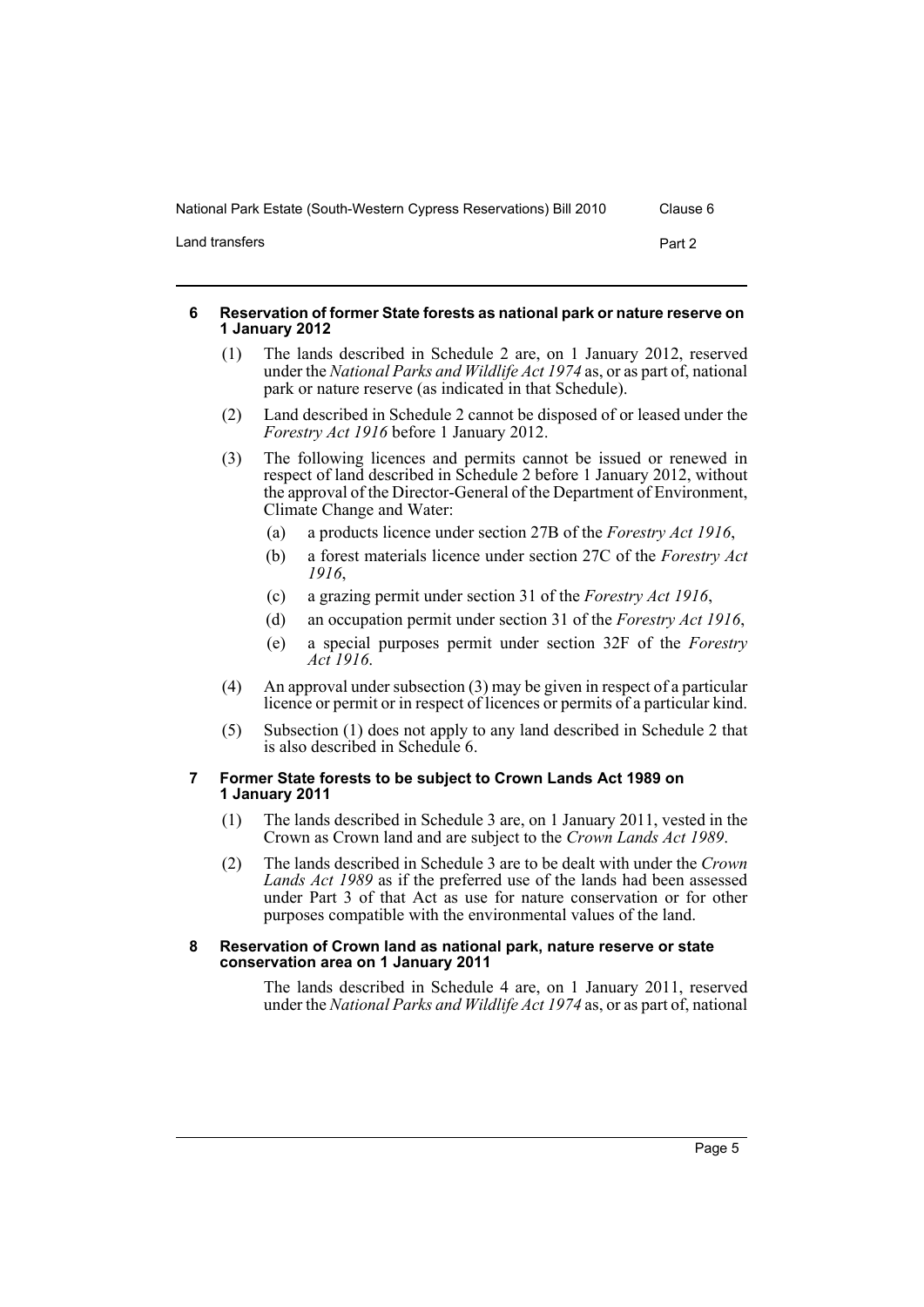Part 2 Land transfers

park, nature reserve or state conservation area (as indicated in that Schedule).

**Note.** Schedule 4 contains 2 Parts:

Part 1—General, and

Part 2—Compensatory reservation for revocation relating to Merry Beach Caravan Park.

#### <span id="page-7-0"></span>**9 Reservation of Joulni Station, Willandra Lakes**

The lands described in Schedule 5 are reserved, on 1 January 2011, as part of national park or state conservation area (as indicated in that Schedule).

#### <span id="page-7-1"></span>**10 Vesting in NPW Minister of former State forests on 1 January 2011**

- (1) The lands described in Schedule 6 vest, on 1 January 2011, in the NPW Minister on behalf of the Crown for the purposes of Part 11 of the *National Parks and Wildlife Act 1974* for an estate in fee simple, freed and discharged from:
	- (a) all trusts, obligations, estates, interests, rights of way or other easements, and
	- (b) any dedication, reservation, Crown grant or vesting to which the lands were subject, and any such dedication, reservation, grant or vesting is revoked.
- (2) Despite subsection (1), the lands described in Schedule 6 are not freed and discharged from:
	- (a) any perpetual lease, special lease or term lease within the meaning of the *Crown Lands (Continued Tenures) Act 1989* (or from rights or interests arising under an incomplete purchase within the meaning of that Act), or
	- (b) any lease under the *Western Lands Act 1901*,

to which the lands were subject immediately before their vesting under this section.

#### <span id="page-7-2"></span>**11 Revocation in Murramarang National Park relating to Merry Beach Caravan Park**

(1) The reservation under the *National Parks and Wildlife Act 1974* as national park of the following land that is part of Murramarang National Park is revoked:

An area of about 6.5 hectares, being the land edged red on the diagram catalogued Misc R00107 (Edition 1) in the Department of Environment, Climate Change and Water, subject to the variations or exceptions noted on that diagram.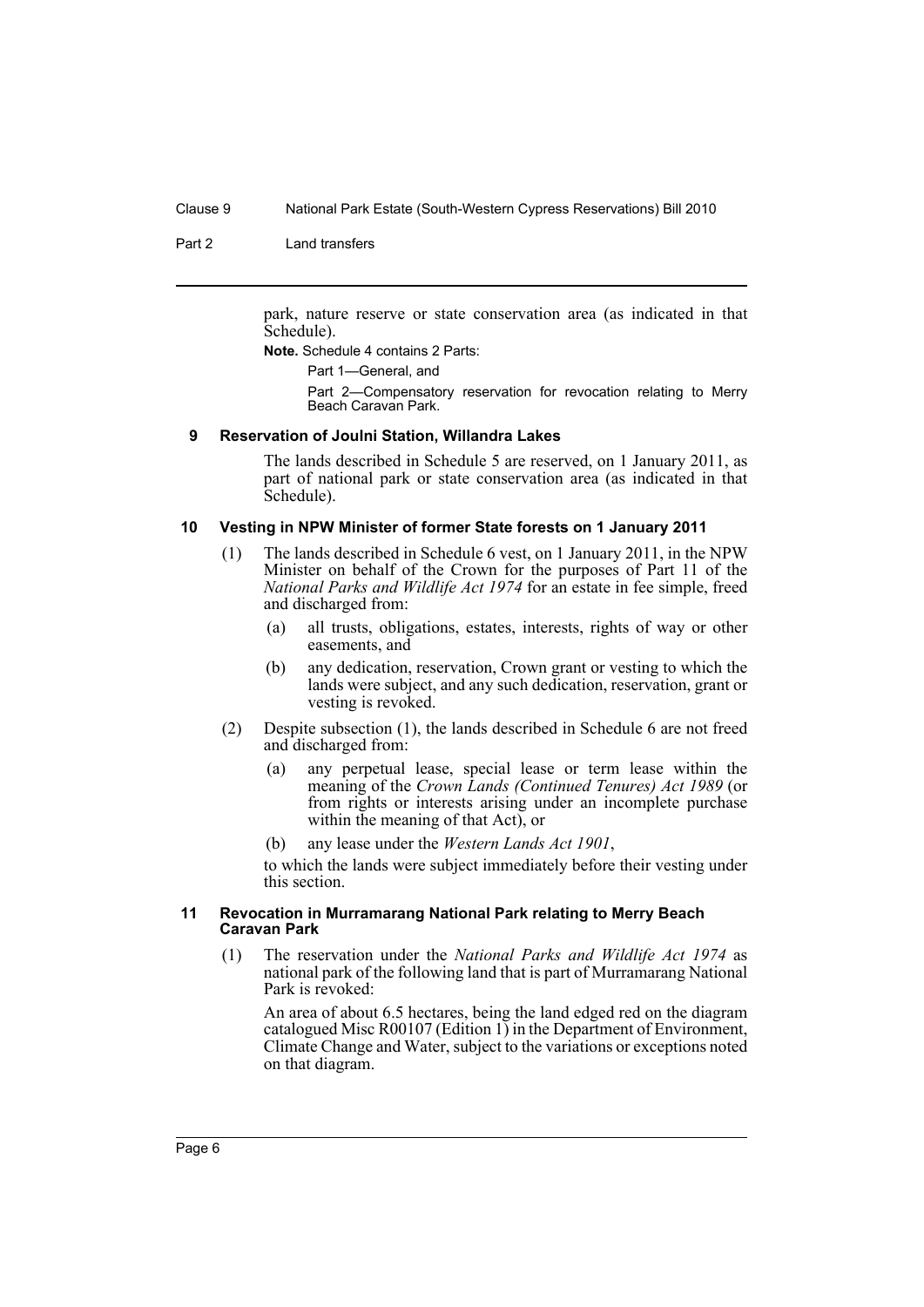Land transfers Part 2

- (2) On the revocation of the reservation as national park of the land described in subsection (1), that land vests in the Crown for an estate in fee simple subject to the *Crown Lands Act 1989*, freed and discharged from:
	- (a) all trusts, obligations, estates, interests, rights of way or other easements, and
	- (b) any dedication, reservation, Crown grant or vesting to which the land was subject, and any such dedication, reservation, grant or vesting is revoked.
- (3) An adjustment of the description of land in subsection (1) may be made under section 15, and for that purpose a notice under that section may amend the description in subsection (1). The adjustment may be made for the purpose of revoking the reservation of land lawfully occupied by caravans in addition to the other purposes for which an adjustment may be made under section 15.

### <span id="page-8-0"></span>**12 Area in Manna State Forest to become special management zone**

The Minister administering the *Forestry Act 1916* is, before 1 January 2013, to declare an area of land within Manna State Forest to be a special management zone under section 21A of the *Forestry Act 1916*, being an area of land that the Minister and the NPW Minister agree is of high conservation value (including Aboriginal cultural heritage value).

### <span id="page-8-1"></span>**13 Review of classification as state conservation area**

- (1) This section applies to land described in Schedule 1, 2, 4 or 5 that is reserved by this Act as state conservation area.
- (2) The Director-General of the Department of Environment, Climate Change and Water and the Director-General of the Department of Industry and Investment are required to conduct a joint review, before 1 January 2012, of the status of the land to which this section applies.
- (3) The review is to determine which areas of the land should remain as state conservation area and which areas of the land should be reserved as national park, having regard to evidence of the mineral values of the land. The determination (and the reasons for the determination) are required to be publicly notified by those Directors-General.
- (4) On 1 January 2012, the land to which this section applies (other than any land which it is determined under subsection (3) should remain as state conservation area) is taken to be reserved as national park under the relevant Schedule to this Act (and the reservation of the land as state conservation area is revoked).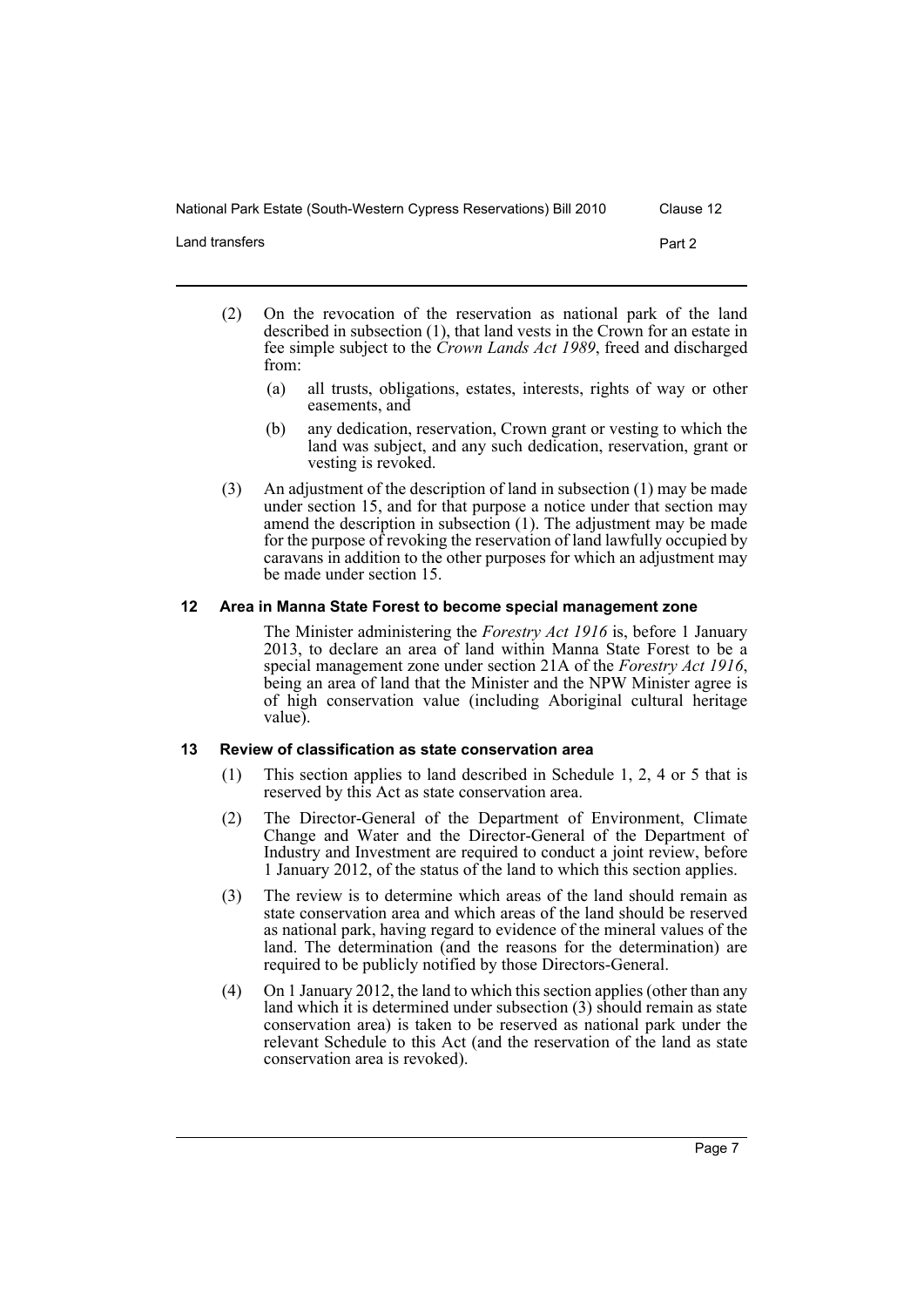Part 2 Land transfers

- (5) A determination under this section may apply to part only of a particular description of land in a relevant Schedule.
- (6) The Director-General of the Department of Environment, Climate Change and Water may, by notice published on the NSW legislation website, amend a relevant Schedule to this Act to include in a reservation of land effected by the operation of subsection (4) particulars of its reservation as national park on 1 January 2012, including the name of the national park concerned.

**Note.** Schedule 7 contains an amendment to the *Brigalow and Nandewar Community Conservation Area Act 2005* that requires a similar review in relation to areas reserved as Zone 3 under that Act.

### <span id="page-9-0"></span>**14 Land subject to Aboriginal land claims**

- (1) This section applies to land that, immediately before 1 January 2011, is subject to a pending land claim under Division 2 of Part 2 of the *Aboriginal Land Rights Act 1983* and that is reserved under Schedule 4 or 5 to this Act or by the amendments made to the *Brigalow and Nandewar Community Conservation Area Act 2005* by Schedule 7 to this Act.
- (2) Land to which this section applies is taken, for the purposes only of Division 2 of Part 2 of the *Aboriginal Land Rights Act 1983*, not to be reserved by the operation of Schedule 4 or by the amendments made by Schedule 7 to this Act, and accordingly any such pending land claim may continue to be dealt with under that Act.
- (3) If any such pending land claim is granted under Division 2 of Part 2 of the *Aboriginal Land Rights Act 1983* and land is transferred under that Division, the land transferred ceases to be reserved under Schedule 4 or under the *Brigalow and Nandewar Community Conservation Area Act 2005* as amended by Schedule 7.
- (4) For the purposes of this section, a *pending land claim* includes a land claim that is subject to a pending appeal to the Land and Environment Court or a pending right to make such an appeal.

### <span id="page-9-1"></span>**15 Adjustment of description of land transferred to national park estate**

- (1) The description of any land in Schedules 1–6 (a *relevant Schedule*) may be adjusted in accordance with this section.
- (2) A description of land may be adjusted from time to time:
	- (a) to alter the boundaries of the land for the purposes of the effective management of national park estate land and State forest land, including adjustments to enable boundaries to follow distinctive land features, to provide access to land or to rationalise the boundaries of similar areas of land, or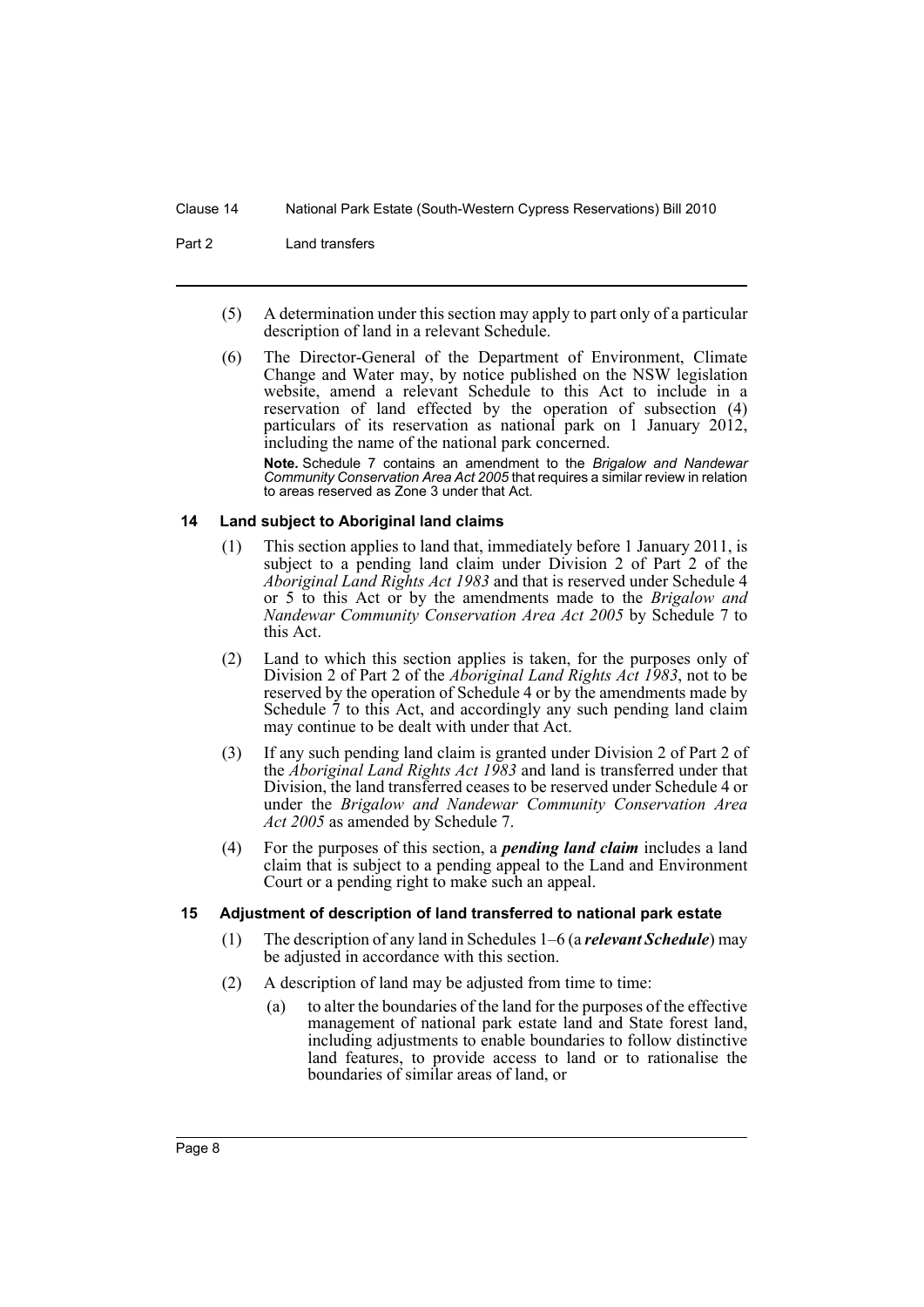Land transfers Part 2

- (b) to adjust the boundary of any land adjoining a public road, including adjustments to enable the boundary to follow the formed path of the road or to provide an appropriate setback from the carriageway of the road, or
- (c) to include, remove or change a description of any easement or restriction to which the land is subject, or
- (d) to provide a more detailed description of the boundaries of the land.

Any such adjustment may include adding to a relevant Schedule a description of the land removed by the adjustment from the description of land in another relevant Schedule.

- (3) An adjustment of the description of land is to be made by the Director-General of the Department of Environment, Climate Change and Water by a notice published on the NSW legislation website that amends a relevant Schedule.
- (4) A notice under this section may be published only with the approval of:
	- (a) the NPW Minister, and
	- (b) to the extent that the notice relates to a State forest—the Minister administering the *Forestry Act 1916*, and
	- (c) to the extent that the notice applies to Crown land or a Crown road—the Minister administering the *Crown Lands Act 1989*, and
	- (d) to the extent that the notice applies to a classified road—the Minister administering the provisions of the *Roads Act 1993* relating to classified roads.
- (5) The Director-General of the Department of Environment, Climate Change and Water is required to certify in any notice under this section that the adjustments effected by the notice will not result in any significant reduction in the size or value of national park estate land or State forest land.
- (6) An adjustment of the description of land may be made only before:
	- (a) 1 January 2013, except as provided by paragraph (b), or
	- (b) 1 January 2014, in the case of an adjustment of the description of land in Schedule 2 or of the boundary of land adjoining a public road.
- (7) If any of the land described in a relevant Schedule on the commencement of the Schedule is not included in the adjusted description of the land, the land that is not so included is taken never to have been subject to or affected by the provisions of this Act applying to land described in the relevant Schedule.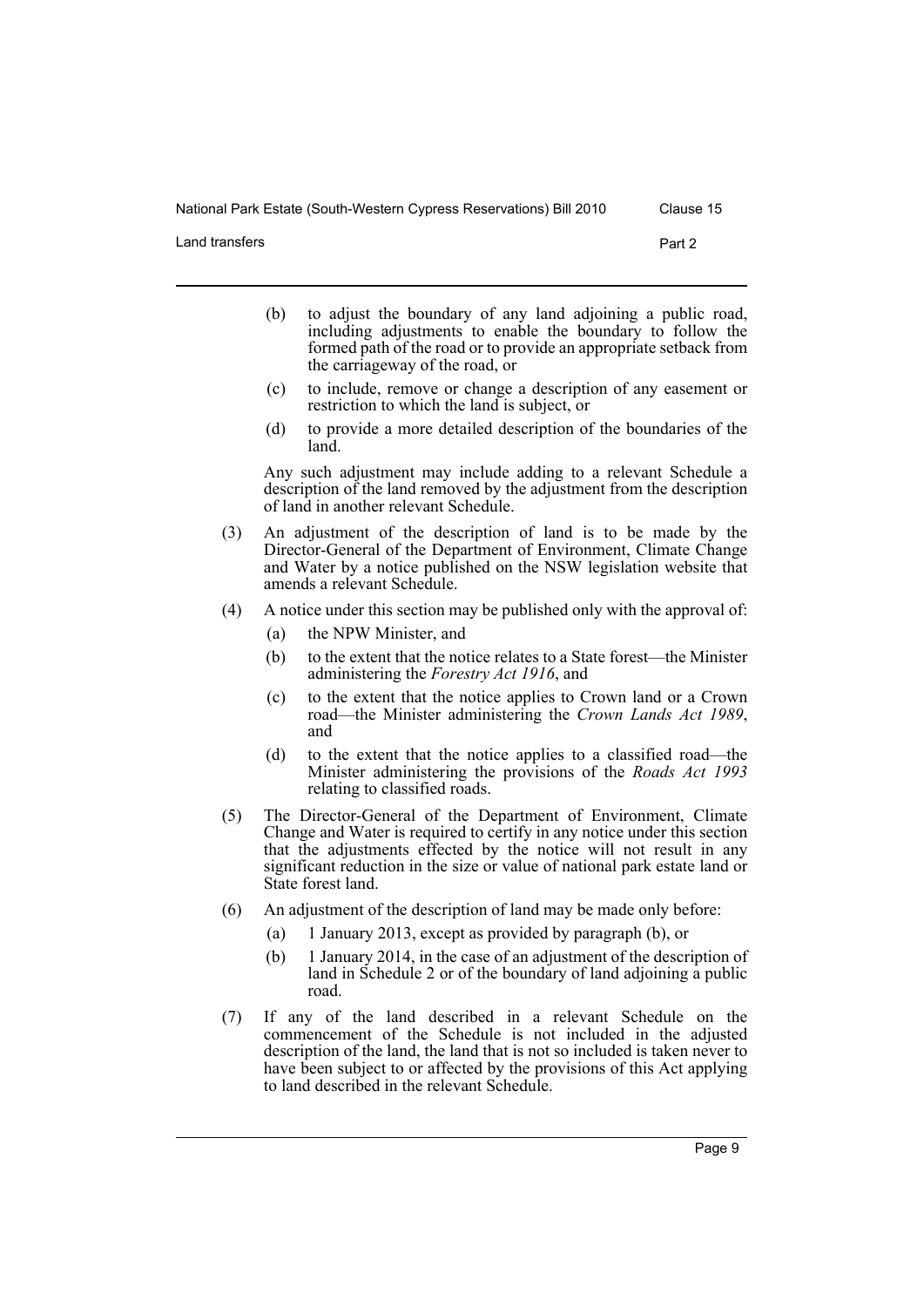Part 2 Land transfers

- (8) If land included in the adjusted description of the land includes any land not described in a relevant Schedule on the commencement of the Schedule, the land concerned is taken to have been subject, on and from the commencement of the Schedule, to the provisions of this Act applying to land described in the relevant Schedule.
- (9) The Director-General of the Department of Environment, Climate Change and Water may, in a notice published under this section for the purpose of adjusting the boundary of land adjoining a public road, declare that:
	- (a) any such land (described in the notice) is part of the public road and, accordingly, is vested in the roads authority for that public road under the *Roads Act 1993* or is Crown land, or
	- (b) any such land (described in the notice) ceases to be part of that public road and, accordingly, is divested from the relevant roads authority or the Crown and becomes part of the land subject to the provisions of this Act applying to land described in the relevant Schedule in which the land is included.

A declaration under this subsection has effect according to its tenor, despite anything to the contrary in the *Roads Act 1993*.

(10) In this section:

*appropriate setback*, in relation to a carriageway of a road, includes a setback that allows for drainage, signposts, traffic control devices, lighting and other supporting infrastructure for the road.

*classified road* and *public road* have the same meanings as they have in the *Roads Act 1993*.

*land adjoining a public road* includes land in the vicinity of a public road.

*national park estate land* means:

- (a) land reserved under the *National Parks and Wildlife Act 1974*, or
- (b) land vested in the NPW Minister for the purposes of Part 11 of the *National Parks and Wildlife Act 1974*.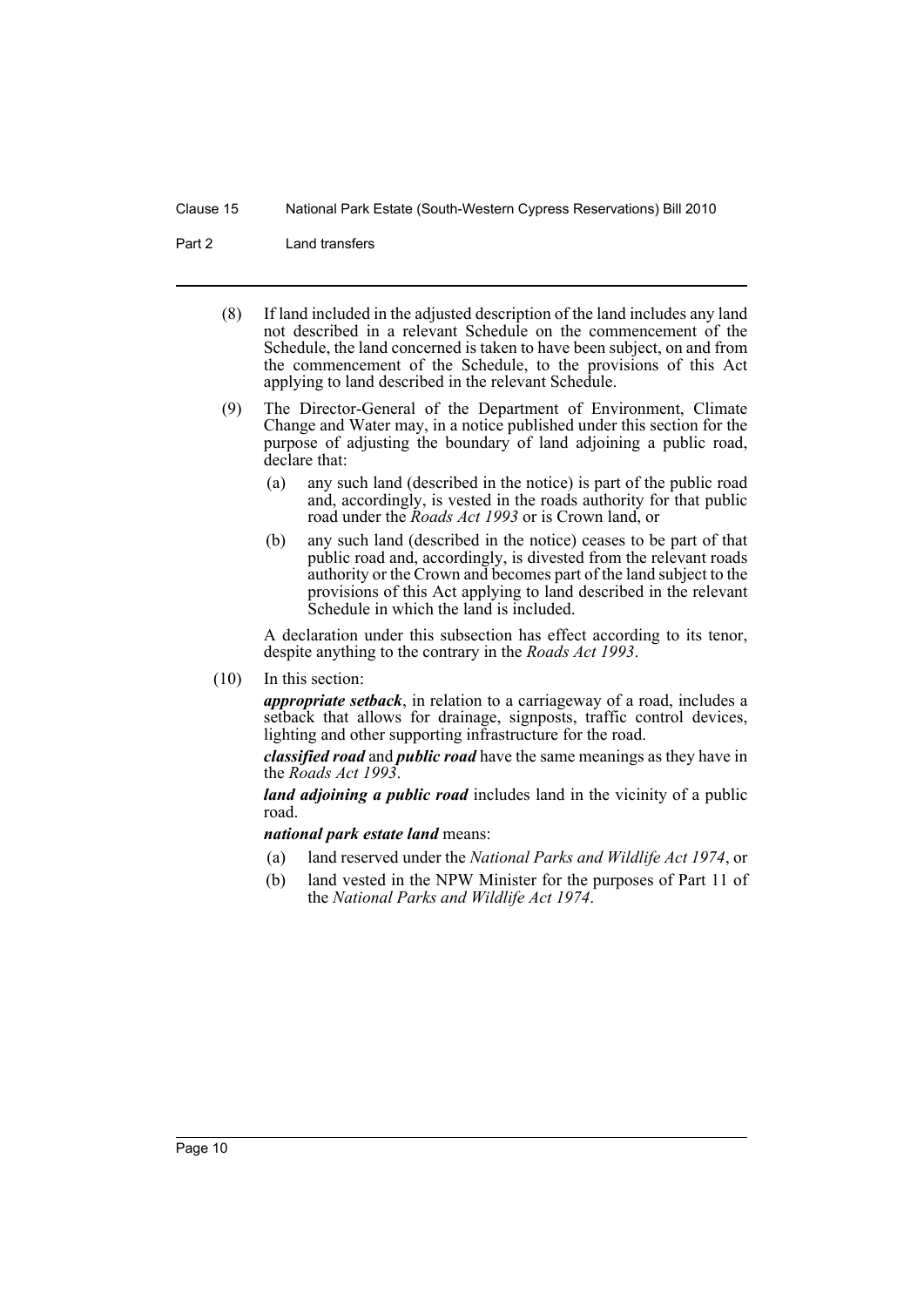| National Park Estate (South-Western Cypress Reservations) Bill 2010 | Clause 16 |
|---------------------------------------------------------------------|-----------|
| Forestry operations on land remaining as State forest               | Part 3    |

# <span id="page-12-0"></span>**Part 3 Forestry operations on land remaining as State forest**

### <span id="page-12-1"></span>**16 Definitions**

(1) In this Part:

*Crown-timber lands* has the same meaning as it has in the *Forestry Act 1916*.

*South-Western forestry operations* means forestry operations within the meaning of the *Forestry and National Park Estate Act 1998* to which Part  $\overline{4}$  of that Act applies that are carried out in South-Western State forests.

*South-Western State forests* means State forests and other Crown-timber lands in the South-Western area, and include (while they remain State forests) the State forests to which Schedule 2 applies and the State forests of Wilbertroy, Blow Clear West, Yathong and Banandra.

(2) For the purposes of this Part, *forestry operations* includes operations for the production or collection of firewood.

### <span id="page-12-2"></span>**17 Integrated forestry operations approval for South-Western forestry operations**

(1) An integrated forestry operations approval may be granted under Part 4 of the *Forestry and National Park Estate Act 1998* for South-Western forestry operations.

**Note.** Section 28 (5) of that Act provides that such an approval may be granted without the area being covered by a forest agreement.

- (2) Division 4 of Part 4 of the *Forestry and National Park Estate Act 1998* applies to continued South-Western forestry operations as if such an integrated forestry operations approval were in force until:
	- (a) such an integrated forestry operations approval is granted, or
	- (b) 30 June 2011 (or such other later date as may be prescribed by the regulations),

whichever first occurs.

- (3) Subsection (2) does not apply to forestry operations that are carried out in State forests or other Crown-timber lands that are Riverina State forests within the meaning of Part 3 of the *National Park Estate (Riverina Red Gum Reservations) Act 2010* and that are required to be carried out in accordance with an integrated forestry operations approval referred to in that Part of that Act.
- (4) Subsection (2) does not apply to forestry operations that are carried out in contravention of the terms of any licence in force under the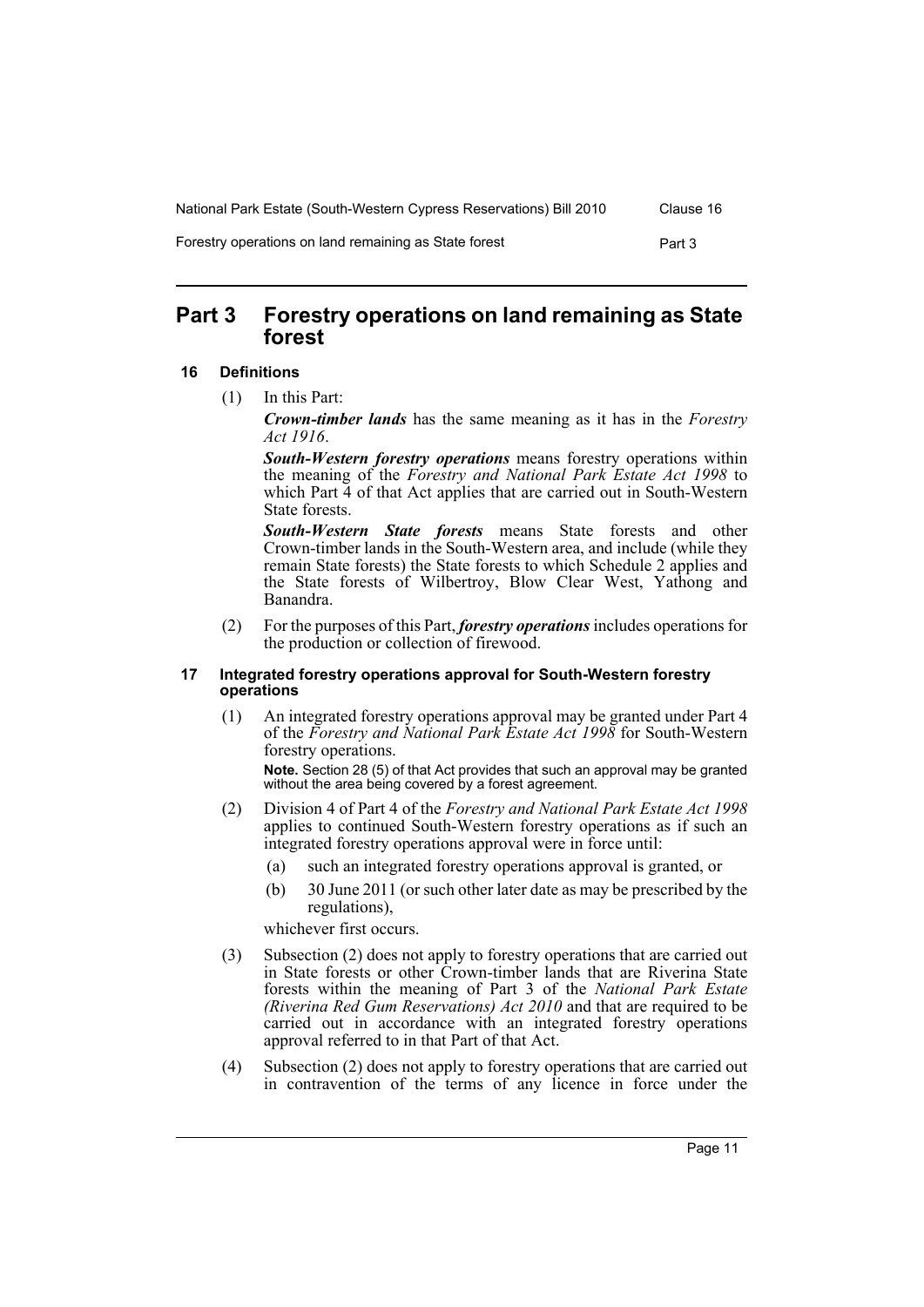Part 3 Forestry operations on land remaining as State forest

*Protection of the Environment Operations Act 1997*, the *National Parks and Wildlife Act 1974*, the *Threatened Species Conservation Act 1995* or Part 7A of the *Fisheries Management Act 1994* (including any such licence as varied from time to time).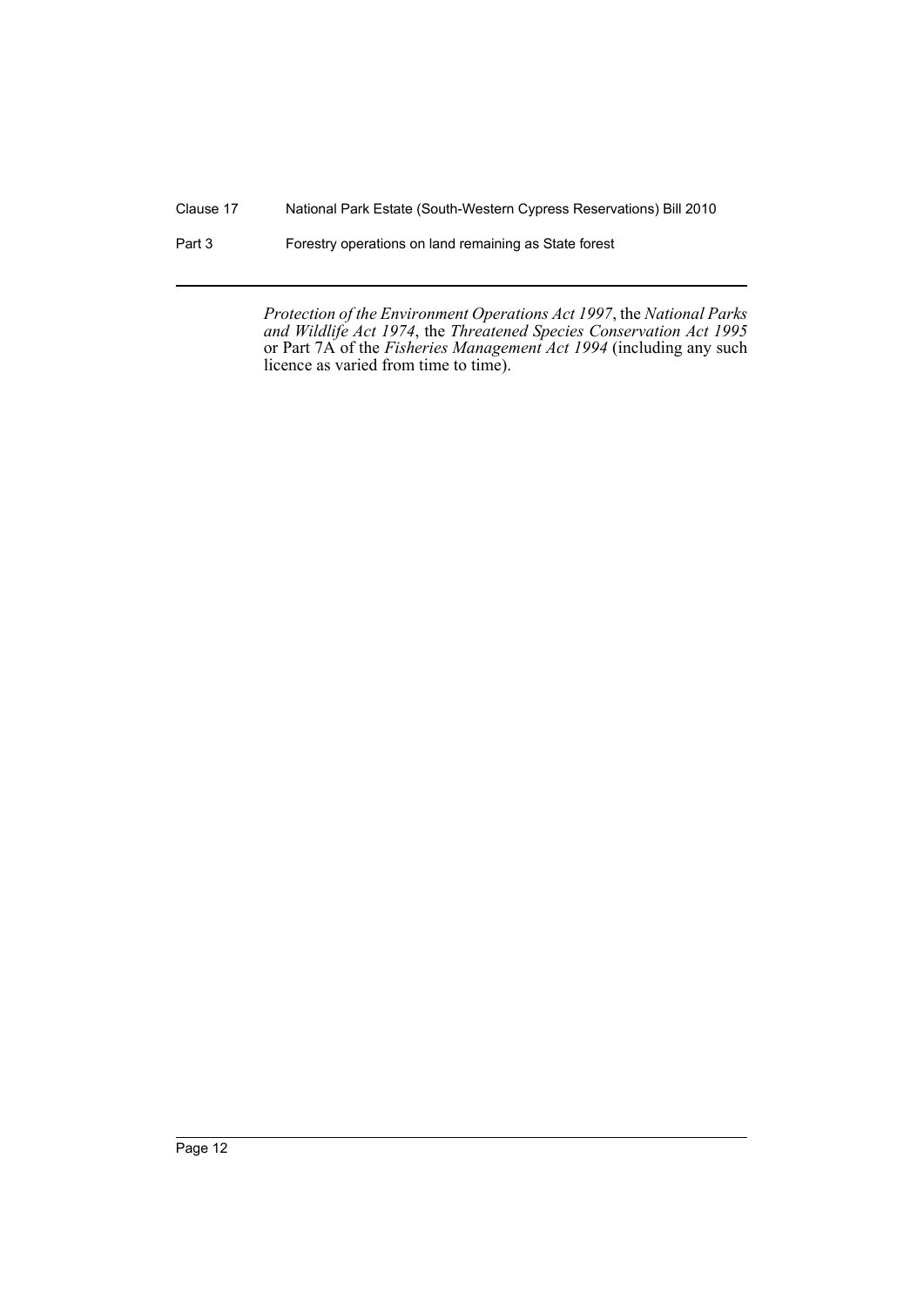# <span id="page-14-0"></span>**Part 4 Miscellaneous**

### <span id="page-14-1"></span>**18 Act to bind Crown**

This Act binds the Crown in right of New South Wales and, in so far as the legislative power of the Parliament of New South Wales permits, the Crown in all its other capacities.

### <span id="page-14-2"></span>**19 Regulations**

- (1) The Governor may make regulations, not inconsistent with this Act, for or with respect to any matter that by this Act is required or permitted to be prescribed or that is necessary or convenient to be prescribed for carrying out or giving effect to this Act.
- (2) The regulations may contain provisions of a savings or transitional nature consequent on the enactment of this Act.
- (3) Any such provision may, if the regulations so provide, take effect from 1 January 2011 or a later date.
- (4) To the extent to which any such provision takes effect from a date that is earlier than the date of its publication on the NSW legislation website, the provision does not operate so as:
	- (a) to affect, in a manner prejudicial to any person (other than the State or an authority of the State), the rights of that person existing before the date of its publication, or
	- (b) to impose liabilities on any person (other than the State or an authority of the State) in respect of anything done or omitted to be done before the date of its publication.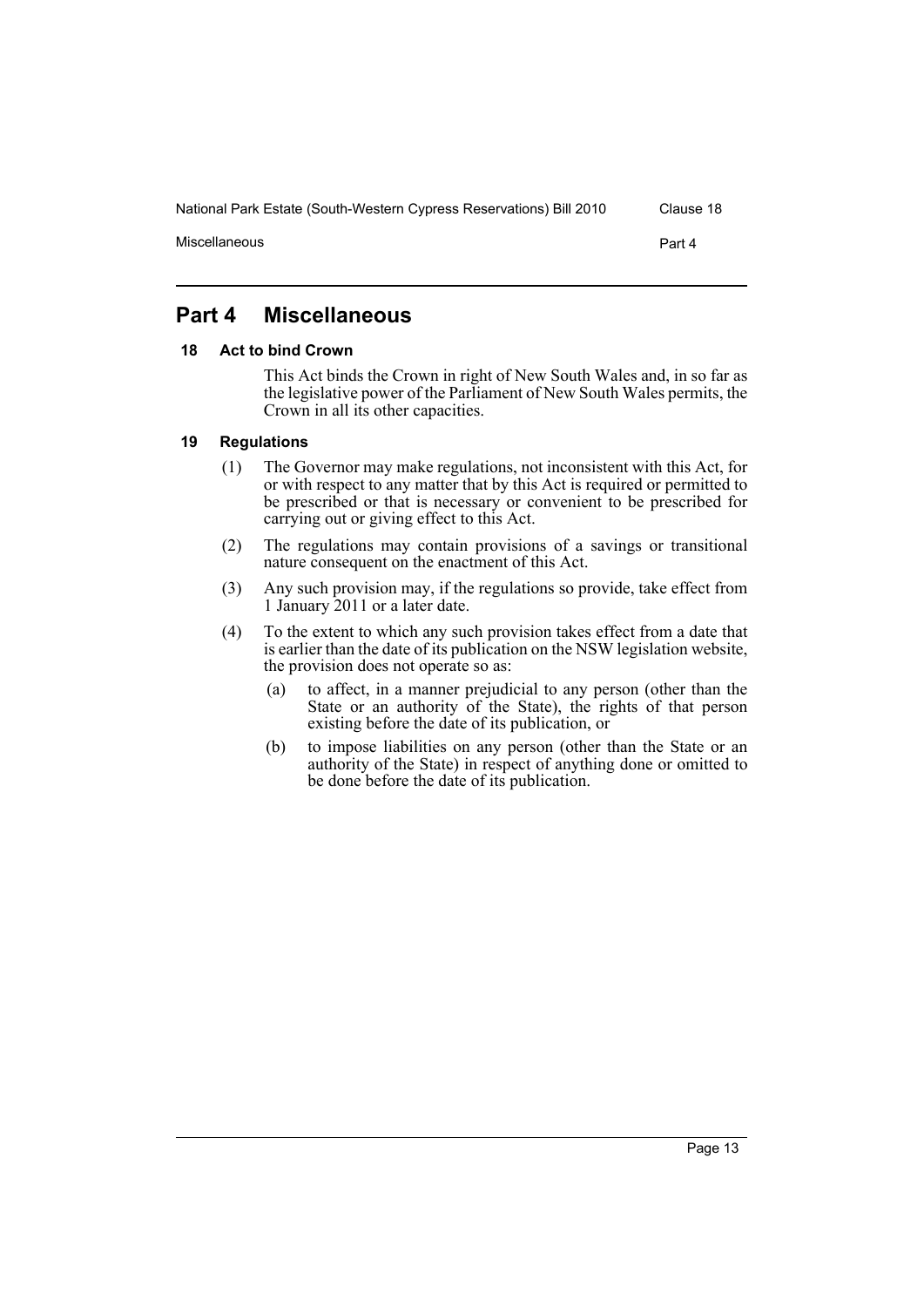Schedule 1 State forests reserved as national park, nature reserve or state conservation area on 1 January 2011

# <span id="page-15-0"></span>**Schedule 1 State forests reserved as national park, nature reserve or state conservation area on 1 January 2011**

(Sections 4 and 5)

The reservations in this Schedule are restricted to a depth of 100 metres below the surface of the land.

### **1 Lachlan Valley National Park**

- (1) An area of about 270 hectares, being Gunning Gap State Forest No 254 dedicated by proclamation published in the NSW Government Gazette on 2 March 1917 and No 1 Extension published 2 February 1968 and No 2 Extension published 17 September 1976.
- (2) An area of about 117 hectares, being part of Kiacatoo State Forest No 1039 dedicated by proclamation published in the NSW Government Gazette on 5 July 1985 within Lot 34, DP704734.
- (3) An area of about 140 hectares, being Towyal State Forest No 202 dedicated by proclamation published in the NSW Government Gazette on 19 May 1915.
- (4) An area of about 567 hectares, being part of Wilbertroy State Forest No 35 dedicated by proclamation published in the NSW Government Gazette on 10 December 1913 and West and South Extensions published 3 November 1916, designated as 1136-01 on the diagram catalogued Misc R00232 (Edition 1) in the Department of Environment, Climate Change and Water, subject to any variations or exceptions noted on that diagram.

### **2 Murrumbidgee Valley National Park**

- (1) An area of about 547 hectares, being part of Banandra State Forest Nos 80, 81 and 82 dedicated by proclamation published in the NSW Government Gazette on 18 February 1914 and No 1 Extension published 11 January 1935, designated as 1137-01 on the diagram catalogued Misc R00236 (Edition 1) in the Department of Environment, Climate Change and Water, subject to any variations or exceptions noted on that diagram.
- (2) An area of about 1,197 hectares, being Berry Jerry State Forest No 188 dedicated by proclamation published in the NSW Government Gazette on 10 February 1915 and Nos 1, 2 and 3 Extensions published 20 April 1928, 3 February 1961 and 20 March 1964, respectively.
- (3) An area of about 228 hectares, being part of Boona State Forest No 375 dedicated by proclamation published in the NSW Government Gazette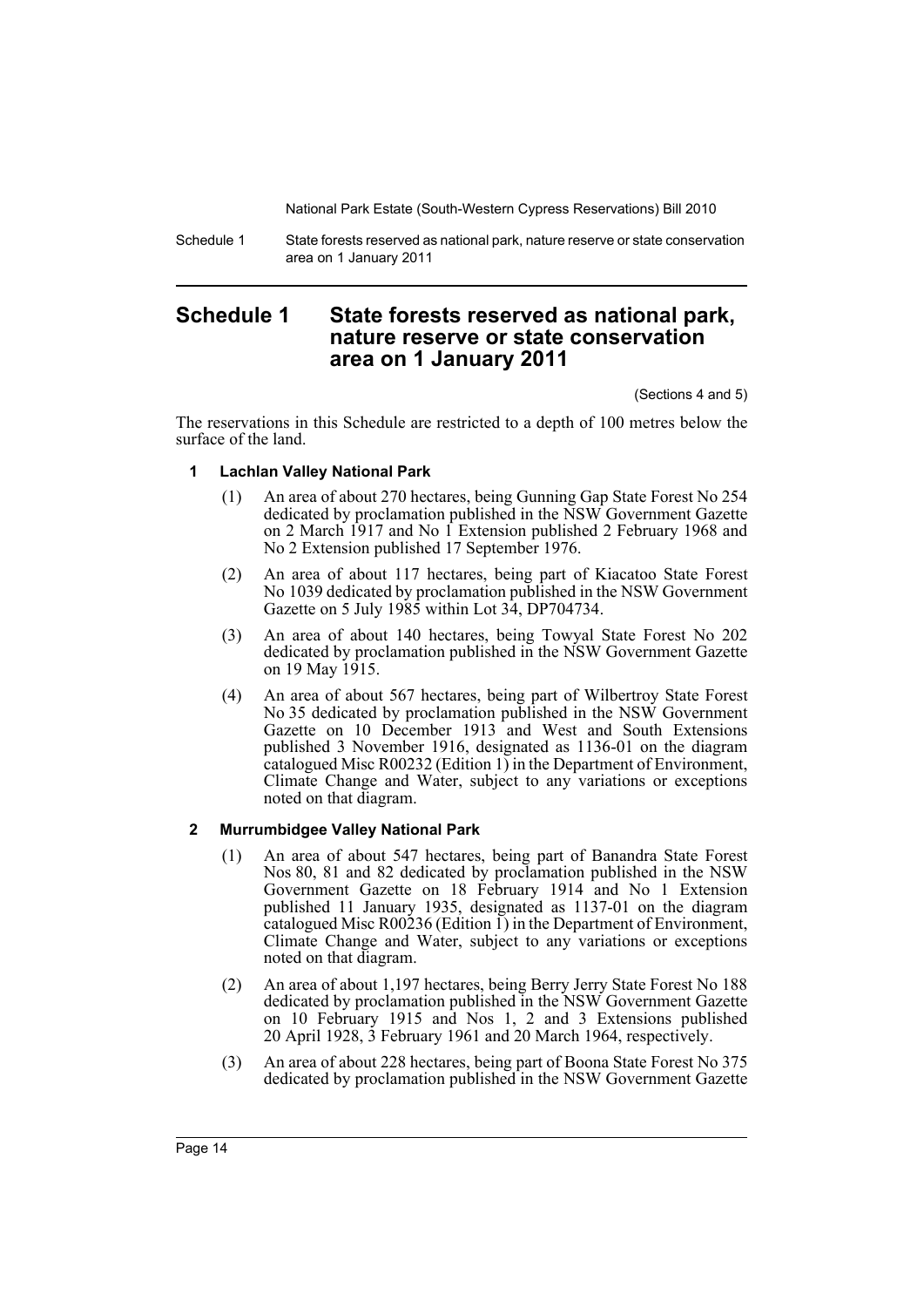State forests reserved as national park, nature reserve or state conservation area on 1 January 2011 Schedule 1

> on 23 March 1917 and No 1 Extension published 7 January 1955, southeast of Cattanach Road.

#### **3 South West Woodland Nature Reserve**

- (1) An area of about 307 hectares, being Berrigan State Forest No 495 dedicated by proclamation published in the NSW Government Gazette on 8 June 1917 and No 1 Extension published 18 February 1955.
- (2) An area of about 127 hectares, being Blow Clear State Forest No 211 dedicated by proclamation published in the NSW Government Gazette on 20 October 1916.
- (3) An area of about 1,253 hectares, being part of Blow Clear West State Forest No 265 dedicated by proclamation published in the NSW Government Gazette on 2 March 1917 and No 1 Extension published 12 March 1920, designated as 960-01 on the diagram catalogued Misc R00235 (Edition 1) in the Department of Environment, Climate Change and Water, subject to any variations or exceptions noted on that diagram.
- (4) An area of about 283 hectares, being Blue Mallee State Forest No 953 dedicated by proclamation published in the NSW Government Gazette on 3 May 1957.
- (5) An area of about 1,437 hectares, being Booroorban State Forest No 370 dedicated by proclamation published in the NSW Government Gazette on 2 March 1917.
- (6) An area of about 432 hectares, being part of Buddigower State Forest No 872 dedicated by proclamation published in the NSW Government Gazette on 16 August 1940.
- (7) An area of about 381 hectares, being Buggajool State Forest No 300 dedicated by proclamation published in the NSW Government Gazette on 5 January 1917.
- (8) An area of about 53 hectares, being Cadow State Forest No 214 dedicated by proclamation published in the NSW Government Gazette on 2 March 1917 and No 1 Extension published 17 October 1975.
- (9) An area of about 547 hectares, being Cookamidgera State Forest No 42 dedicated by proclamation published in the NSW Government Gazette on 10 December 1913 and No 1 Extension published 11 May 1984.
- (10) An area of about 765 hectares, being Coradgery State Forest No 239 dedicated by proclamation published in the NSW Government Gazette on 3 November 1916 and No 1 Extension published 27 May 1977.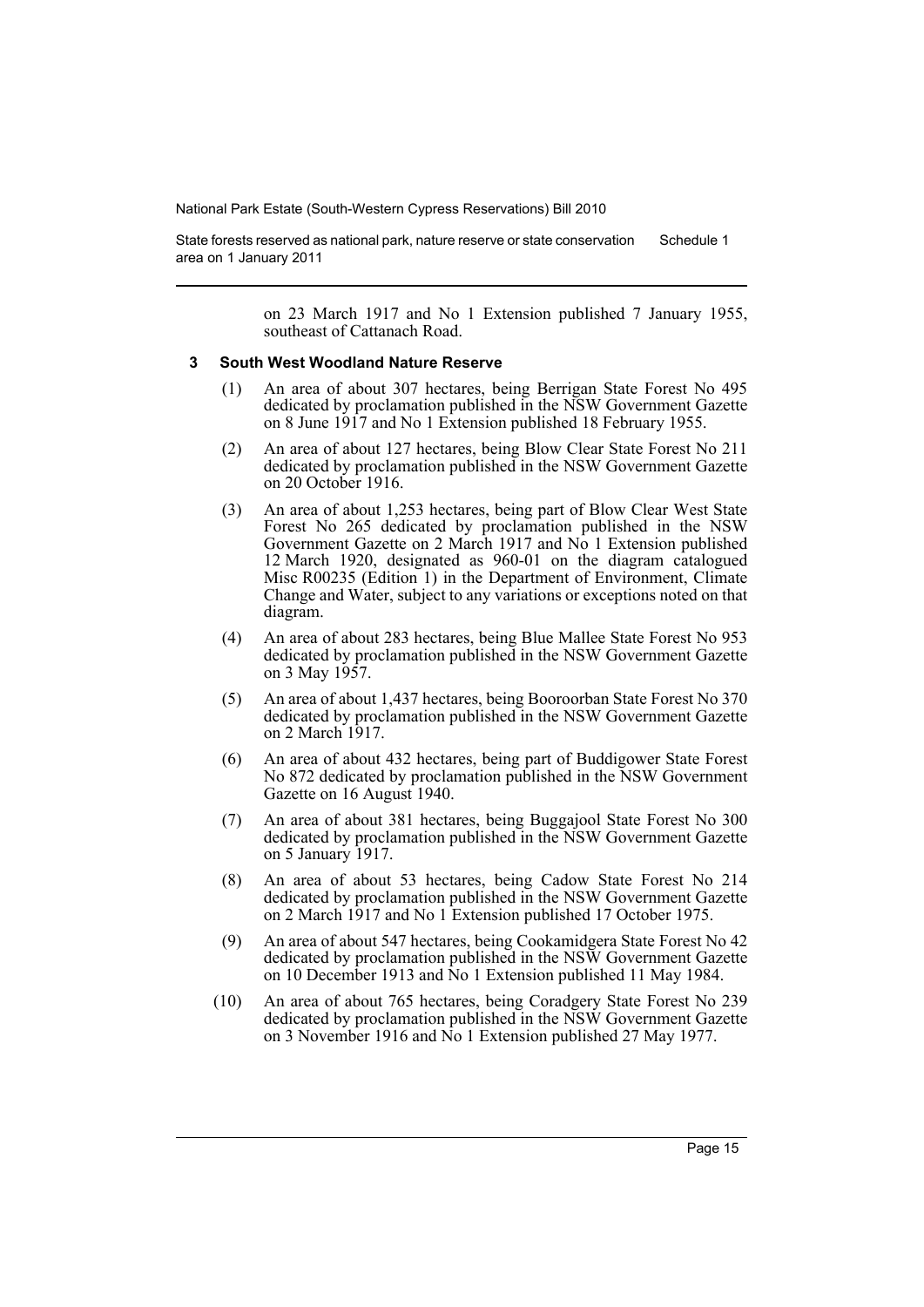Schedule 1 State forests reserved as national park, nature reserve or state conservation area on 1 January 2011

- (11) An area of about 593 hectares, being Edgar State Forest No 190 dedicated by proclamation published in the NSW Government Gazette on 10 February 1915.
- (12) An area of about 101 hectares, being Goolgowi State Forest No 963 dedicated by proclamation published in the NSW Government Gazette on 5 September 1958 and No 1 Extension published 14 November 1980.
- (13) An area of about 778 hectares, being Hiawatha State Forest No 198 dedicated by proclamation published in the NSW Government Gazette on 28 January 1915 and No 1 Extension published 24 October 1958.
- (14) An area of about 1,515 hectares, being Killonbutta State Forest No 754 dedicated by proclamation published in the NSW Government Gazette on 6 August 1920 and No 1 Extension published 10 March 1922 and No 2 Extension published 13 September 1957.
- (15) An area of about 172 hectares, being Kulki State Forest No 497 dedicated by proclamation published in the NSW Government Gazette on 15 June 1917.
- (16) An area of about 57 hectares, being Little Blow Clear State Forest No 212 dedicated by proclamation published in the NSW Government Gazette on 20 October 1916.
- (17) An area of about 219 hectares, being Lake Urana State Forest No 508 dedicated by proclamation published in the NSW Government Gazette on 20 July 1917.
- (18) An area of about 483 hectares, being Mairjimmy State Forest No 492 dedicated by proclamation published in the NSW Government Gazette on 13 July 1917 and No 1 Extension published 18 May 1962.
- (19) An area of about 1,514 hectares, being Mandagery State Forest No 43 dedicated by proclamation published in the NSW Government Gazette on 10 December 1913.
- (20) An area of about 161 hectares, being Merriwagga State Forest No 1006 dedicated by proclamation published in the NSW Government Gazette on 4 November 1977 and No 1 Extension published 28 January 1994.
- (21) An area of about 63 hectares, being Narraburra State Forest No 259 dedicated by proclamation published in the NSW Government Gazette on 17 November 1916.
- (22) An area of about 425 hectares, being Puckawidgee State Forest No 366 dedicated by proclamation published in the NSW Government Gazette on 23 February 1917.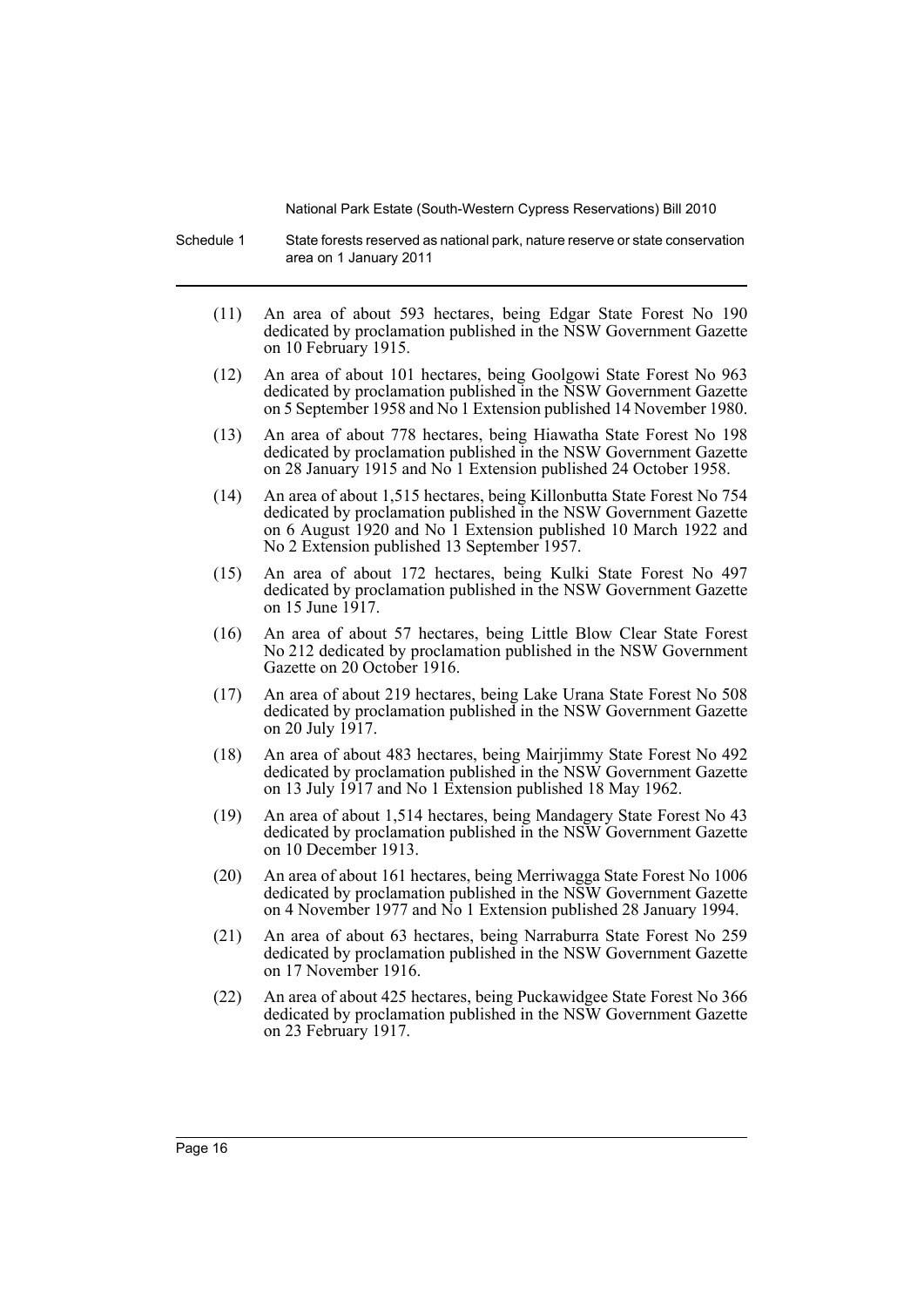State forests reserved as national park, nature reserve or state conservation area on 1 January 2011 Schedule 1

- (23) An area of about 751 hectares, being Stackpoole State Forest No 1003 dedicated by proclamation published in the NSW Government Gazette on 19 November 1976 and No 1 Extension published 18 July 1980.
- (24) An area of about 308 hectares, being Steam Plains State Forest No 365 dedicated by proclamation published in the NSW Government Gazette on 9 March 1917.
- (25) An area of about 625 hectares, being West Cookeys Plains State Forest No 225 dedicated by proclamation published in the NSW Government Gazette on 20 October 1916.
- (26) An area of about 187 hectares, being Wyalong State Forest No 997 dedicated by proclamation published in the NSW Government Gazette on 18 October 1974 and No 1 Extension published 24 December 1976.
- (27) An area of about 179 hectares, being Yeo Yeo State Forest No 665 dedicated by proclamation published in the NSW Government Gazette on 23 August 1918 and No 1 Extension published 30 August 1963.

### **4 Balowra State Conservation Area**

An area of about 1,718 hectares, being part of Balowra State Forest No 897 dedicated by proclamation published in the NSW Government Gazette on 8 January 1960, excluding Lot 3911, DP766384.

### **5 Bedooba State Conservation Area**

An area of about 1,720 hectares, being Bedooba State Forest No 888 dedicated by proclamation published in the NSW Government Gazette on 18 April 1947.

### **6 Bendick Murrell National Park**

An area of about 1,784 hectares, being Bendick Murrell State Forest No 923 dedicated by proclamation published in the NSW Government Gazette on 10 February 1950 and No 1 Extension published 5 September 1958.

### **7 Combaning State Conservation Area**

An area of about 741 hectares, being Combaning State Forest No 791 dedicated by proclamation published in the NSW Government Gazette on 26 June 1925 and No 1 Extension published 20 May 1938.

### **8 Gilwarny Nature Reserve**

An area of about 1,221 hectares, being part of Gilwarny State Forest No 553 dedicated by proclamation published in the NSW Government Gazette on 28 September 1917 and No 1 Extension published 5 October 1934 and No 2 Extension published 28 April 1967, designated as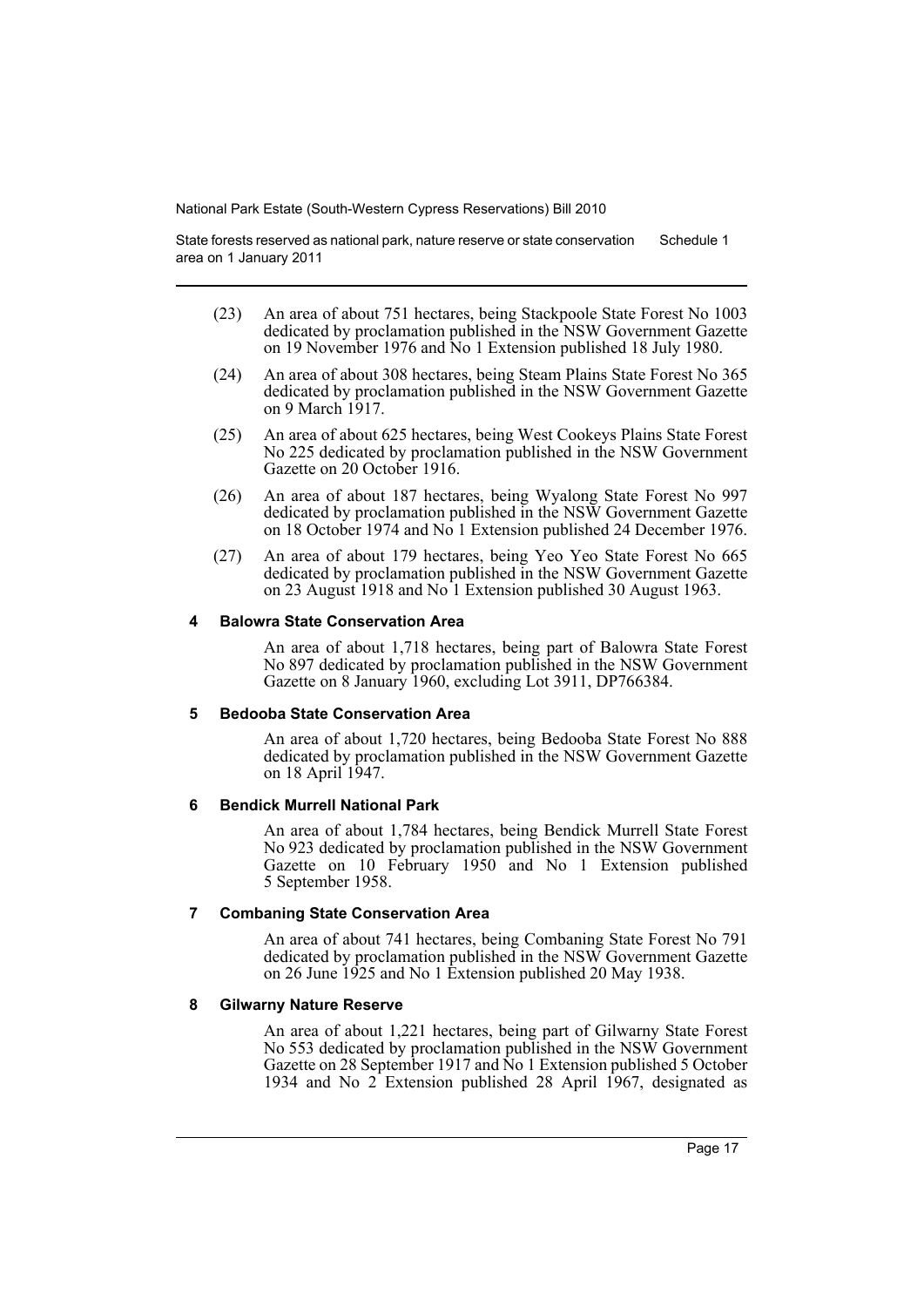Schedule 1 State forests reserved as national park, nature reserve or state conservation area on 1 January 2011

> 959-01 on the diagram catalogued Misc R00237 (Edition 1) in the Department of Environment, Climate Change and Water, subject to any variations or exceptions noted on that diagram.

### **9 Jimberoo National Park**

An area of about 1,161 hectares, being part of Jimberoo State Forest No 1010 dedicated by proclamation published in the NSW Government Gazette on 6 July 1979 and No 1 Extension published 29 May 1981.

### **10 Jindalee National Park**

An area of about 1,076 hectares, being Jindalee State Forest No 666 dedicated by proclamation published in the NSW Government Gazette on 23 August 1918 and No 1 Extension published 15 January 1971.

### **11 Paddington Nature Reserve**

An area of about 6,682 hectares, being Paddington State Forest No 930 and Nos 1 and 2 Extensions dedicated by proclamation published in the NSW Government Gazette on 28 December 1951.

### **12 Wingadee Nature Reserve**

An area of about 304 hectares, being Wingadee State Forest No 65 dedicated by proclamation published in the NSW Government Gazette on 18 February 1914.

### **13 Yathong Nature Reserve**

An area of about 4,212 hectares, being part of Yathong State Forest No 890 dedicated by proclamation published in the NSW Government Gazette on 18 April 1947, designated as 497-01 on the diagram catalogued Misc  $\angle R00234$  (Edition 1) in the Department of Environment, Climate Change and Water, subject to any variations or exceptions noted on that diagram.

### **14 Young Nature Reserve**

An area of about 453 hectares, being Young State Forest No 922 dedicated by proclamation published in the NSW Government Gazette on 10 February 1950.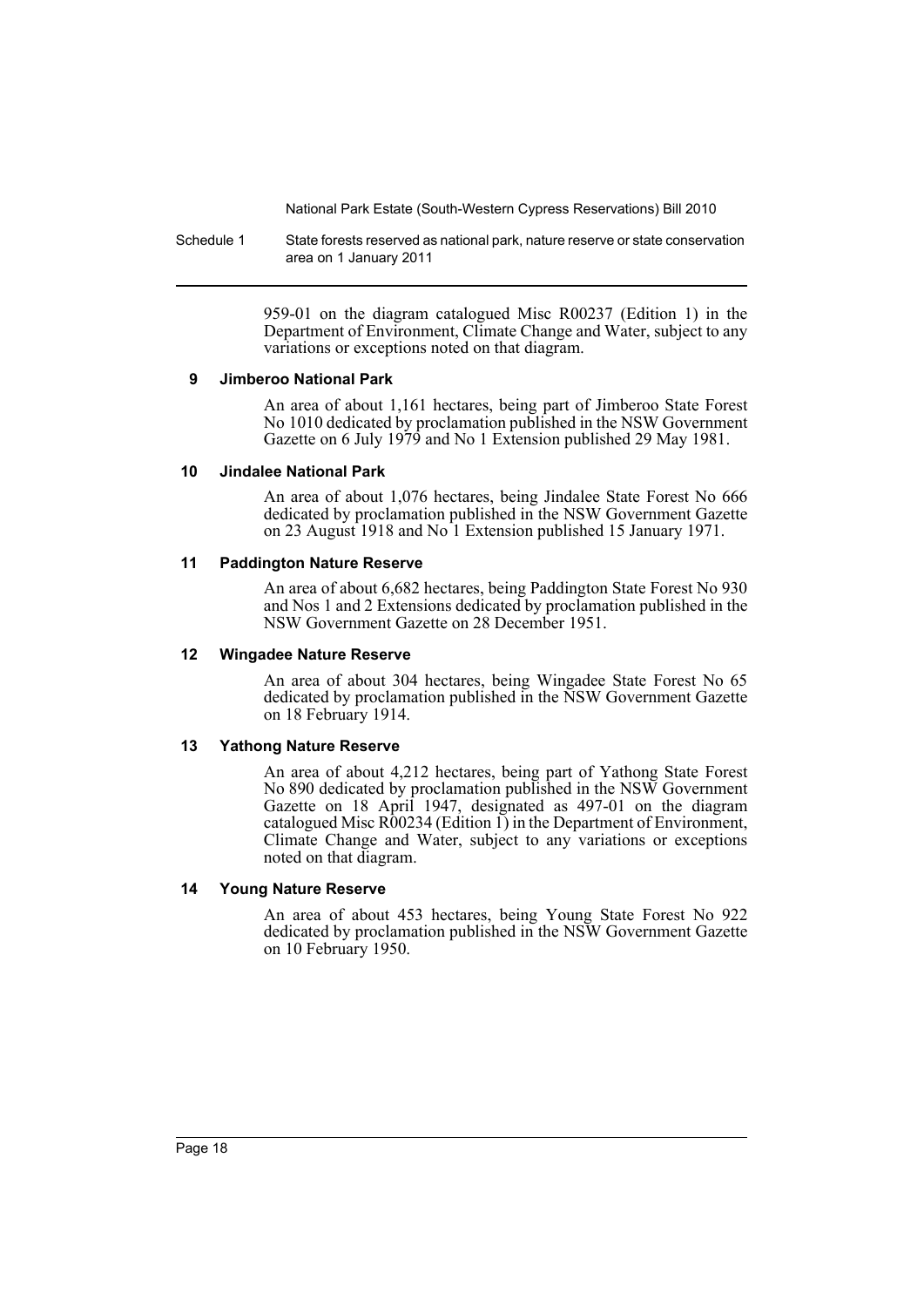State forests reserved as national park or nature reserve on 1 January 2012 Schedule 2

# <span id="page-20-0"></span>**Schedule 2 State forests reserved as national park or nature reserve on 1 January 2012**

(Sections 4 and 6)

The reservations in this Schedule are restricted to a depth of 100 metres below the surface of the land.

### **1 Carrabear Nature Reserve**

An area of about 181 hectares, being Carrabear State Forest No 903 dedicated by proclamation published in the NSW Government Gazette on 14 October 1949.

### **2 South West Woodland Nature Reserve**

- (1) An area of about 194 hectares, being part of Banandra State Forest Nos 81 and 82 dedicated by proclamation published in the NSW Government Gazette on 18 February 1914 and No 1 Extension published 11 January 1935, designated as 1137-02 on the diagram catalogued Misc R00236 (Edition  $\overline{1}$ ) in the Department of Environment, Climate Change and Water, subject to any variations or exceptions noted on that diagram.
- (2) An area of about 189 hectares, being part of Blow Clear West State Forest No 265 dedicated by proclamation published in the NSW Government Gazette on 2 March 1917, designated as 960-02 on the diagram catalogued Misc R00235 (Edition 1) in the Department of Environment, Climate Change and Water, subject to any variations or exceptions noted on that diagram.

### **3 Lachlan Valley National Park**

An area of about 1,048 hectares, being part of Wilbertroy State Forest No 35 dedicated by proclamation published in the NSW Government Gazette on 10 December 1913 and West Extension published 3 November 1916, designated as 1136-02 on the diagram catalogued Misc R00232 (Edition 1) in the Department of Environment, Climate Change and Water, subject to any variations or exceptions noted on that diagram.

### **4 Yathong Nature Reserve**

An area of about 4,151 hectares, being part of Yathong State Forest No 890 dedicated by proclamation published in the NSW Government Gazette on 18 April 1947, designated as 497-02 on the diagram catalogued Misc  $\angle R00234$  (Edition 1) in the Department of Environment, Climate Change and Water, subject to any variations or exceptions noted on that diagram.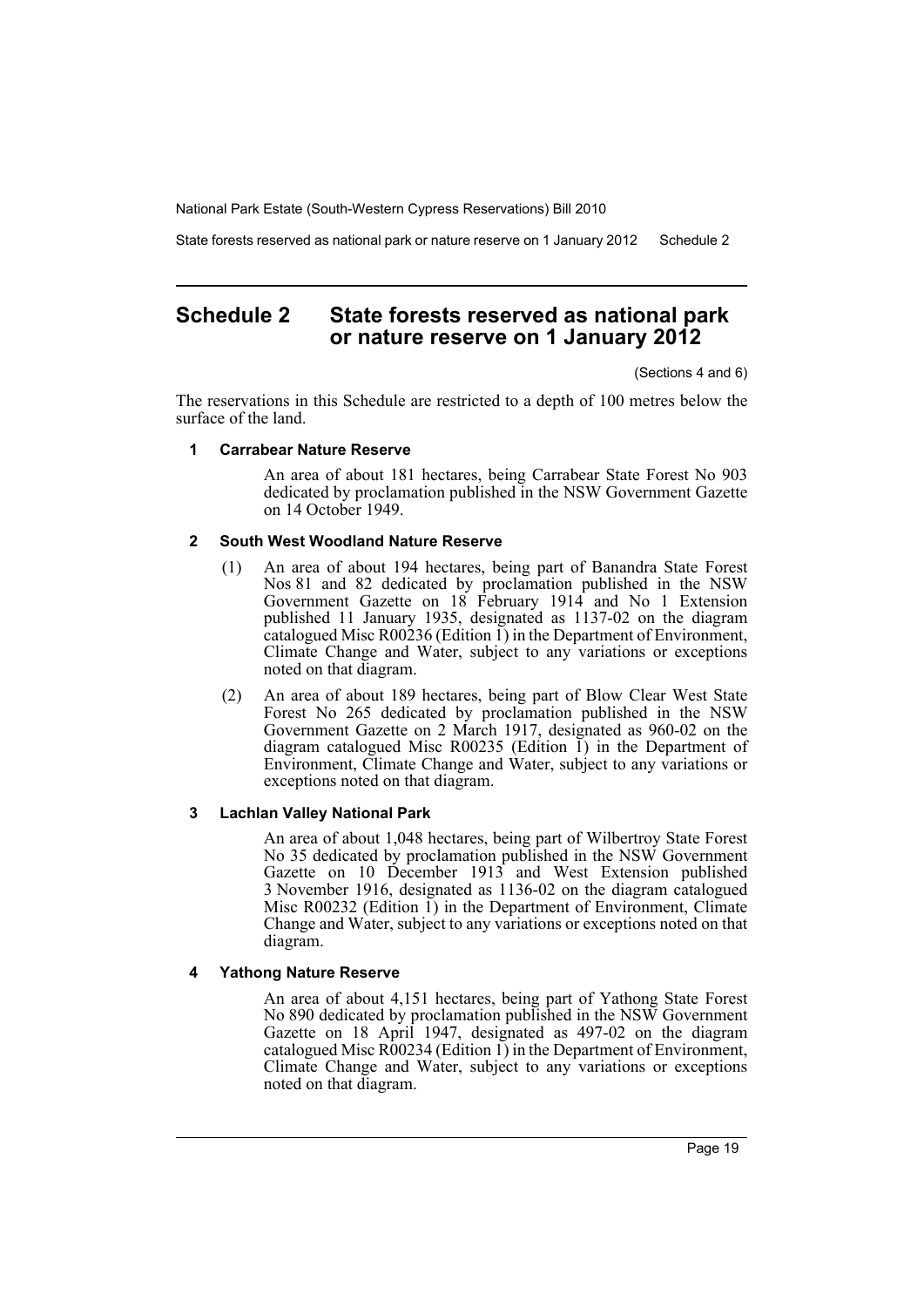Schedule 3 State forests made subject to Crown Lands Act 1989 on 1 January 2011

# <span id="page-21-0"></span>**Schedule 3 State forests made subject to Crown Lands Act 1989 on 1 January 2011**

(Sections 4 and 7)

- **1** An area of about 271 hectares, being Cumbijowa State Forest No 262 dedicated by proclamation published in the NSW Government Gazette on 2 March 1917.
- **2** An area of about 30 hectares, being Gin Gin State Forest No 935 dedicated by proclamation published in the NSW Government Gazette on 1 May 1953.
- **3** An area of about 110 hectares, being Holybon State Forest No 1067 dedicated by proclamation published in the NSW Government Gazette on 9 August 1991.
- **4** An area of about 24 hectares, being Jerilderie State Forest No 937 dedicated by proclamation published in the NSW Government Gazette on 26 June 1953.
- **5** An area of about 312 hectares, being Reefton State Forest No 894 dedicated by proclamation published in the NSW Government Gazette on 22 March 1951.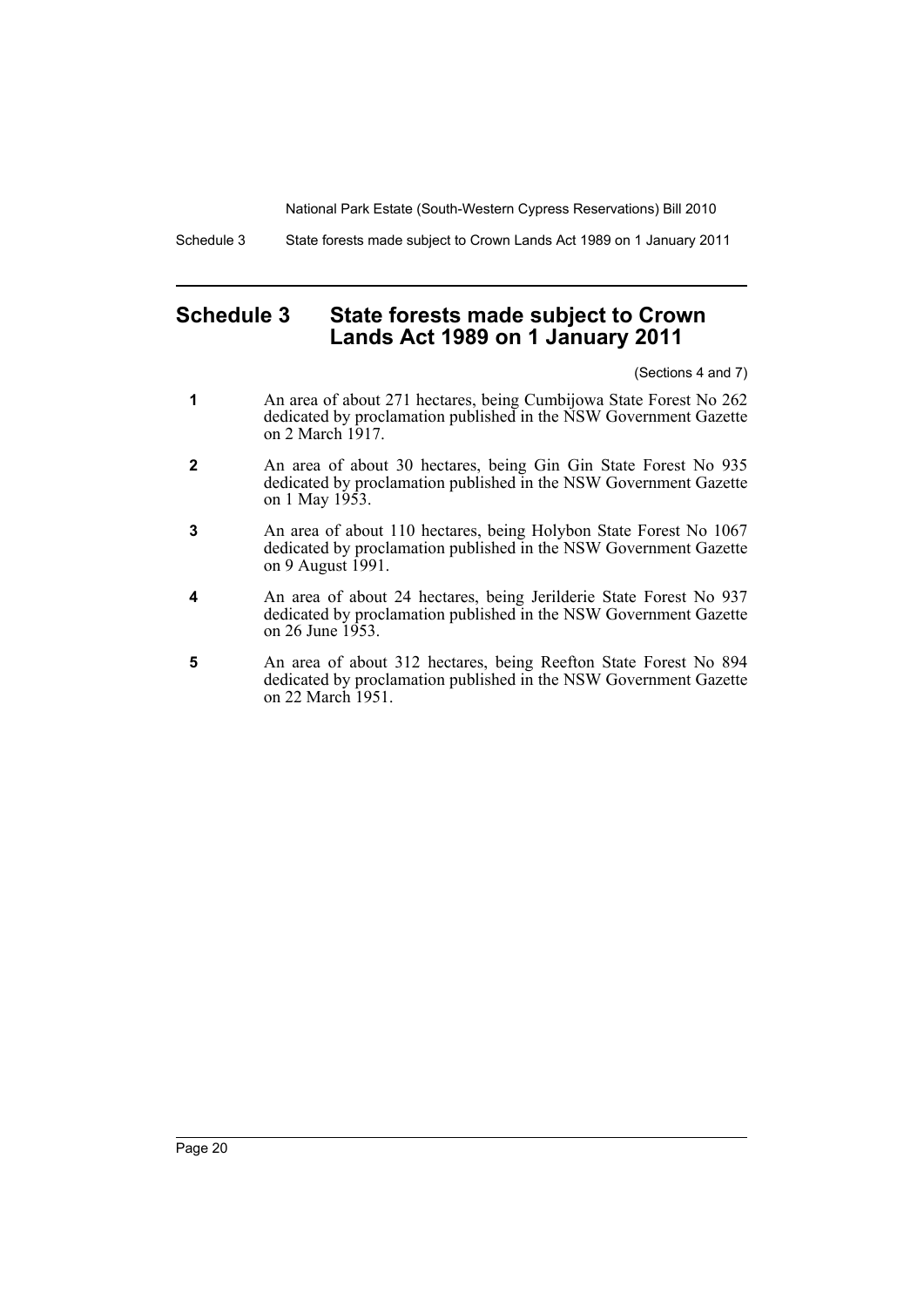Crown land reserved as national park, nature reserve or state conservation area on 1 January 2011 Schedule 4

# <span id="page-22-0"></span>**Schedule 4 Crown land reserved as national park, nature reserve or state conservation area on 1 January 2011**

(Section 8)

# **Part 1 General**

### **1 Goulburn River State Conservation Area**

An area of about 359.4 hectares, in the local government area of Mid-Western Regional, Parish of Munmurra, County of Bligh, being Lot 127, DP750757.

This reservation is restricted to a depth of 100 metres below the surface of the land.

### **2 Addition to Kwiambal National Park**

An area of about 28.16 hectares, in the local government area of Inverell, Parish of Macintyre and Severn, County of Arrawatta, being Lots 30 and 32, DP704046 and Lot 7300, DP1152045.

This reservation is restricted to a depth of 100 metres below the surface of the land.

### **3 Addition to Pilliga Nature Reserve**

An area of about 47.44 hectares, in the local government area of Warrumbungle Shire, Parishes of Dandry and Yaminba, County of Baradine, being Lot 19, DP750267 and that part of Lot 7301, DP1145109 west of the Newell Highway and south of Lot 7, DP701719.

### **4 Addition to Towarri National Park**

An area of about 25.14 hectares, in the local government area of Upper Hunter, Parish of Tinagaroo, County of Brisbane, being Lots 248 and 250, DP725002.

This reservation is restricted to a depth of 100 metres below the surface of the land.

### **5 Addition to Warrumbungle National Park**

An area of about 248 hectares, in the local government areas of Gilgandra and Warrumbungle Shire, Parishes of Tonderburine and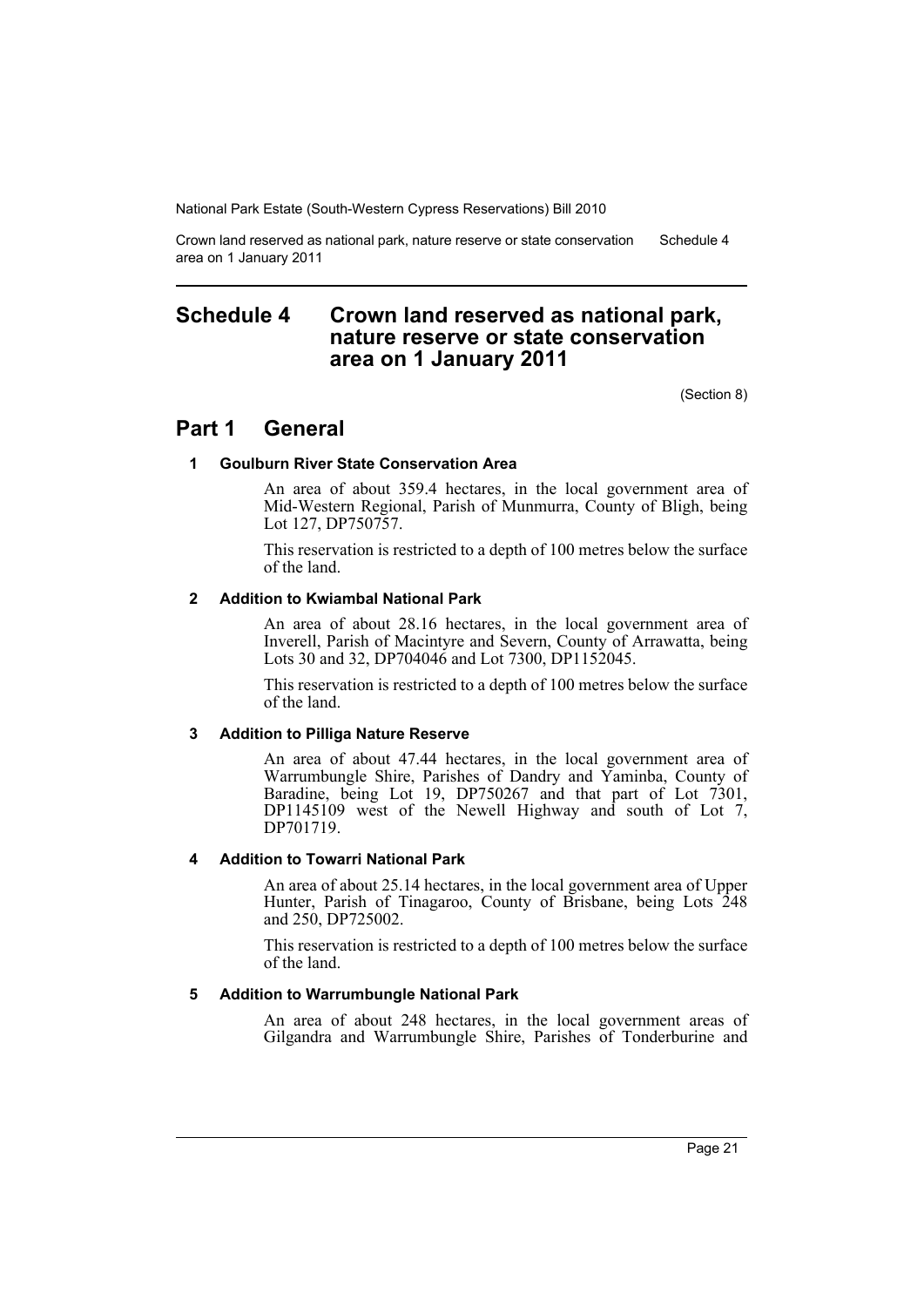Schedule 4 Crown land reserved as national park, nature reserve or state conservation area on 1 January 2011

> Timor, County of Gowen, being Lot 97, DP48483 and Lot 67, DP41621.

> This reservation is restricted to a depth of 100 metres below the surface of the land.

# **Part 2 Compensatory reservation for revocation relating to Merry Beach Caravan Park**

## **6 Addition to Meroo National Park**

An area of about 85 hectares, in the local government area of Shoalhaven City, Parish of Termeil, County of St Vincent, being the beds of Meroo Lake and Reedy Creek bounded by Meroo National Park and the northern boundary of Lot 3, DP629548.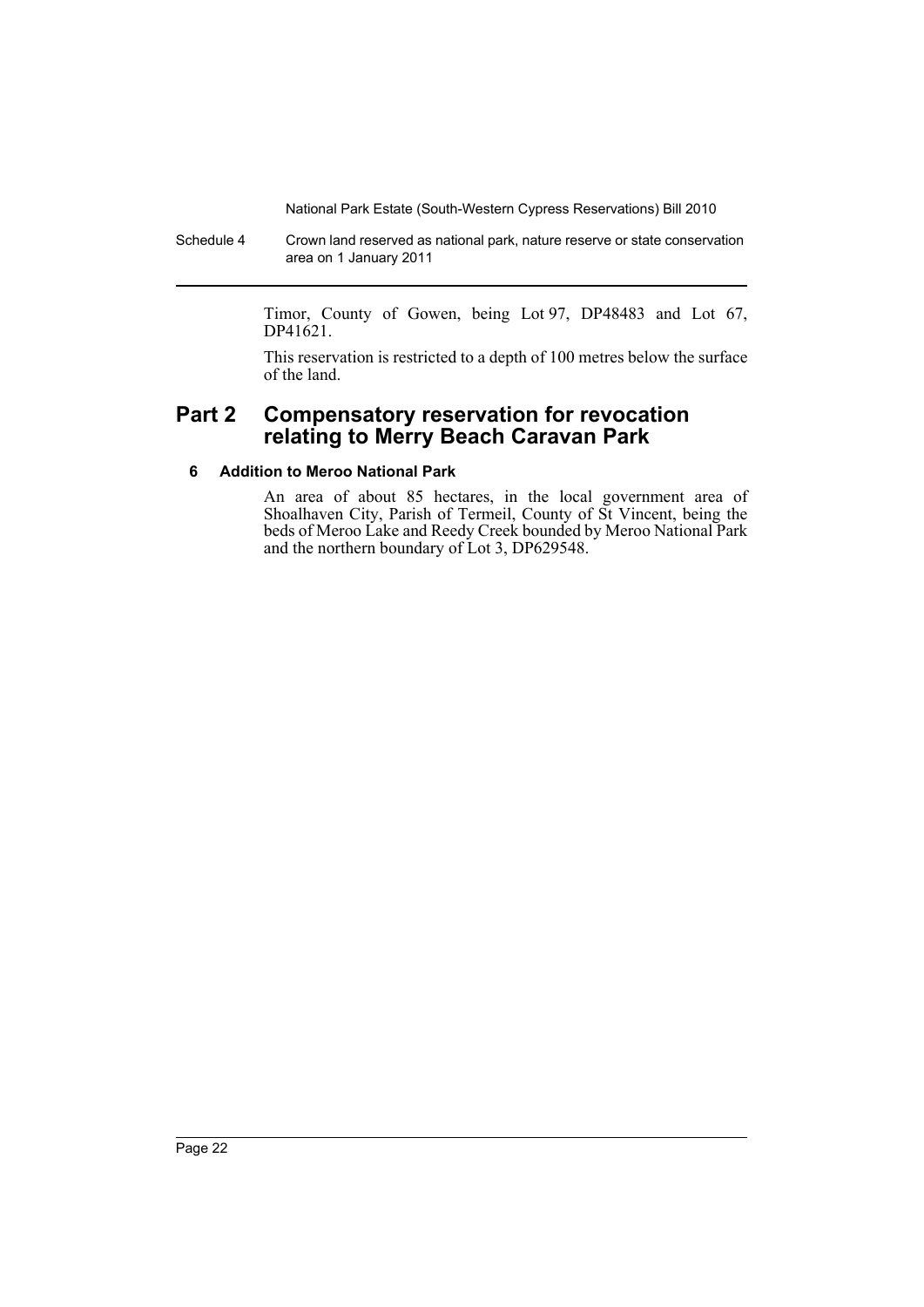Joulni Station, Willandra Lakes, added to Mungo National Park or Mungo State Conservation Area Schedule 5

# <span id="page-24-0"></span>**Schedule 5 Joulni Station, Willandra Lakes, added to Mungo National Park or Mungo State Conservation Area**

(Section 9)

### **1 Addition to Mungo National Park**

An area of about 10,040 hectares, being that part of Lot 1032, DP762247 designated as 49-01 on the diagram catalogued Misc R00233 (Edition 1) in the Department of Environment, Climate Change and Water, subject to any variations or exceptions noted on that diagram.

### **2 Mungo State Conservation Area**

An area of about 5,700 hectares, being that part of Lot 1032, DP762247 designated as 49-02 on the diagram catalogued Misc R00233 (Edition 1) in the Department of Environment, Climate Change and Water, subject to any variations or exceptions noted on that diagram.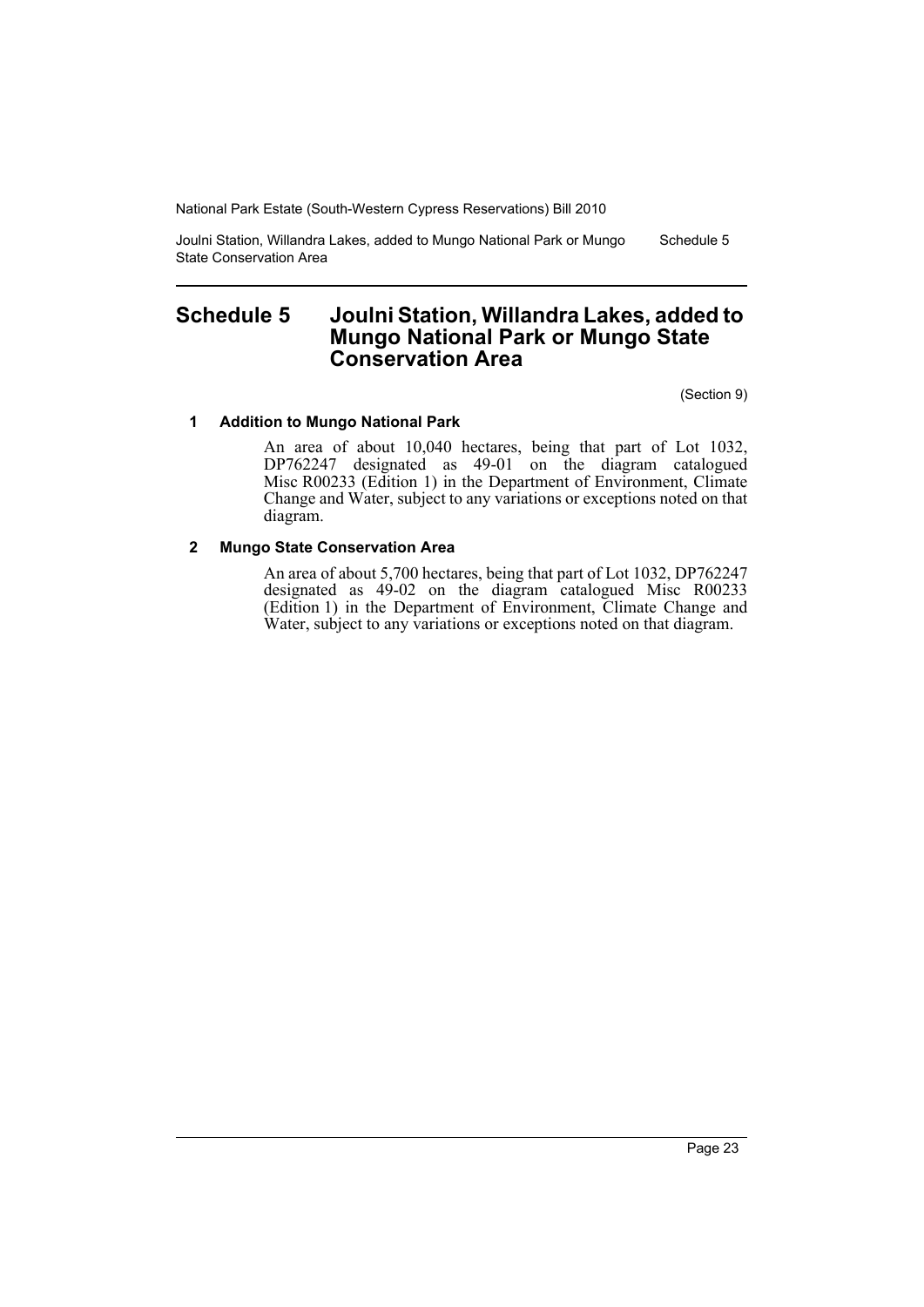Schedule 6 State forests vested in NPW Minister on 1 January 2011

# <span id="page-25-0"></span>**Schedule 6 State forests vested in NPW Minister on 1 January 2011**

(Sections 4 and 10)

- **1** An area of about 215 hectares, being part of Buddigower State Forest No 872, No 1 Extension, dedicated by proclamation published in the NSW Government Gazette on 11 May 1984.
- **2** An area of about 341 hectares, being part of Balowra State Forest No 897 dedicated by proclamation published in the NSW Government Gazette on 8 January 1960, within Lot 3911, DP766384.
- **3** An area of about 1,922 hectares, being part of Jimberoo State Forest No 1010, No 2 Extension dedicated by proclamation published in the NSW Government Gazette on 14 August 1987.
- **4** An area of about 20 hectares, being part of Kiacatoo State Forest No 1039, dedicated by proclamation published in the NSW Government Gazette on 5 July 1985, within Lot 27, DP752098.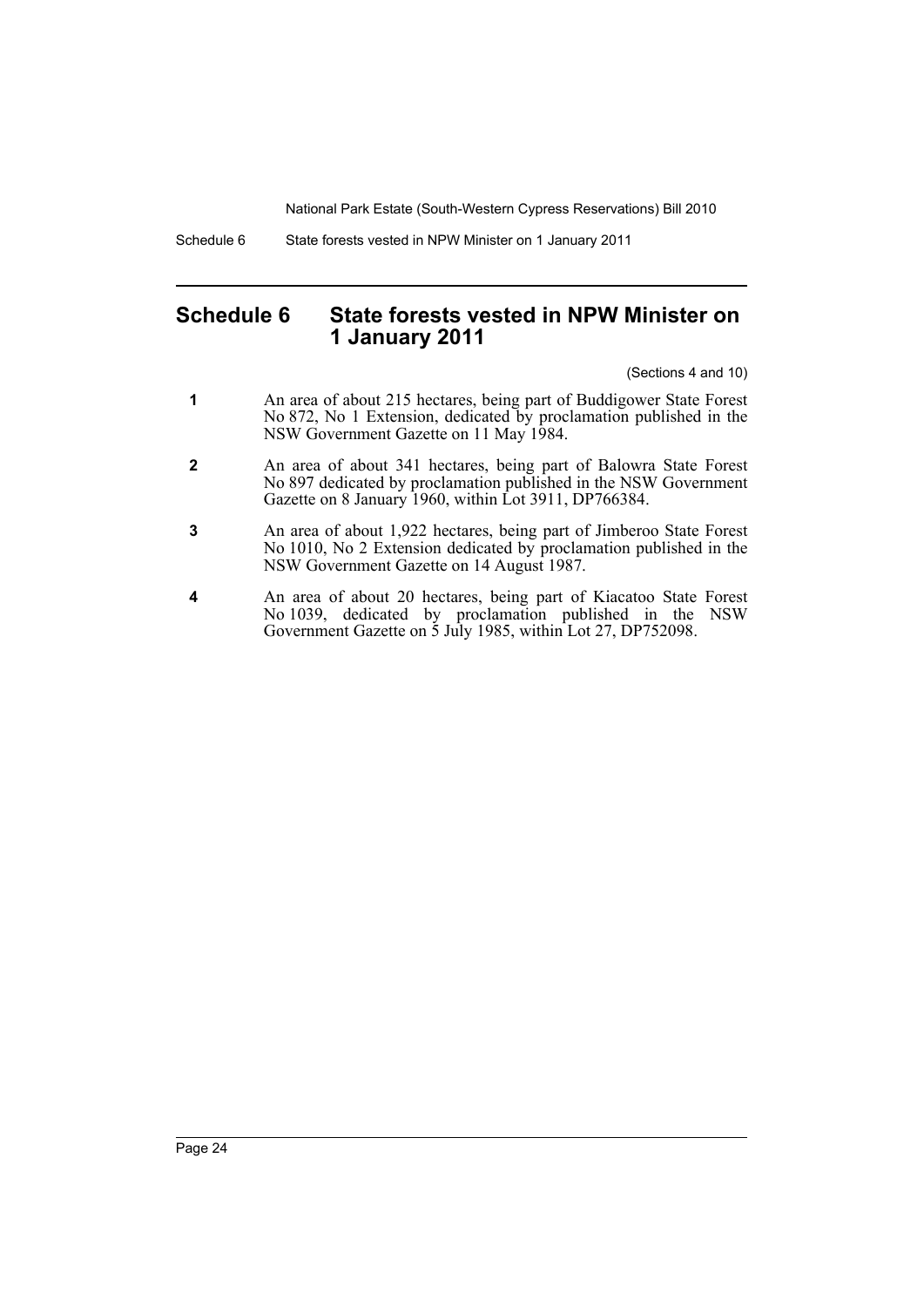Amendment of Brigalow and Nandewar Community Conservation Area Act 2005 No 56 Schedule 7

# <span id="page-26-0"></span>**Schedule 7 Amendment of Brigalow and Nandewar Community Conservation Area Act 2005 No 56**

### **[1] Section 22 Adjustment of description of transferred land**

Insert after section 22 (9):

(9A) This section extends to land included in Schedule 1, 2 or 3 by the *National Park Estate (South-Western Cypress Reservations) Act 2010*. For that purpose, an adjustment may be made under this section at any time before 1 January 2014.

### **[2] Section 22A**

Insert after section 22:

### **22A Review of classification as Zone 3**

- (1) This section applies to land within Zone 3 of the Community Conservation Area that was reserved by the *National Park Estate (South-Western Cypress Reservations) Act 2010*.
- (2) The Director-General of the Department of Environment, Climate Change and Water and the Director-General of the Department of Industry and Investment are required to conduct a joint review, before 1 January 2012, of the status of the land to which this section applies.
- (3) The review is to determine which areas of the land should remain as Zone 3 and which areas of the land should be reserved as Zone 1, having regard to evidence of the mineral values of the land. The determination (and the reasons for the determination) are required to be publicly notified by those Directors-General.
- (4) On 1 January 2012, the land to which this section applies (other than any land which it is determined under subsection (3) should remain as Zone 3) is taken to be reserved as Zone 1 under this Act (and the reservation of the land as Zone 3 is revoked).
- (5) A determination under this section may apply to part only of a particular description of land within Zone 3.
- (6) The Director-General of the Department of Environment, Climate Change and Water may, by notice published on the NSW legislation website, amend Schedules 1 and 3 to give effect to subsection (4) and to make any necessary consequential changes.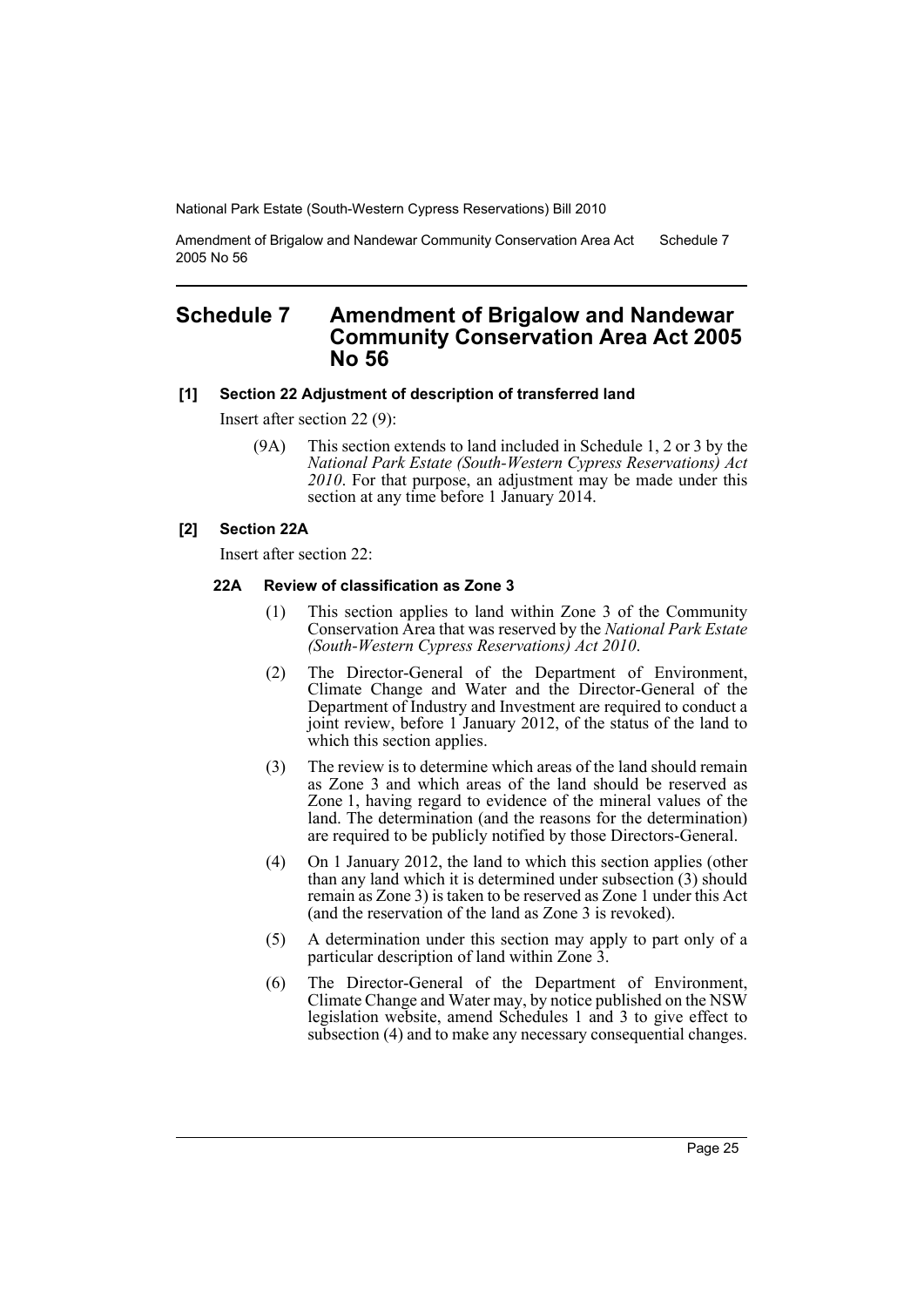Schedule 7 Amendment of Brigalow and Nandewar Community Conservation Area Act 2005 No 56

### **[3] Schedule 1 Zone 1—Conservation and recreation**

Insert after clause 34 in Part 4:

#### **35 Community Conservation Area Zone 1 Breelong**

An area of about 118.7 hectares, being Lot 7301, DP1150099 in the local government area of Gilgandra, Parishes of Breelong and Boyben, County of Gowen.

This reservation is restricted to a depth of 100 metres below the surface of the land.

#### **36 Community Conservation Area Zone 1 Crooked Creek**

An area of about 735.7 hectares, being Lot 61, DP750075 in the local government area of Inverell, Parish of Bowman, County of Arrawatta.

This reservation is restricted to a depth of 100 metres below the surface of the land.

### **37 Community Conservation Area Zone 1 Hobden Hill**

An area of about 830.4 hectares, being Lots 60 and 66, DP752187 in the local government area of Tamworth Regional, Parish of Hobden, County of Darling.

This reservation is restricted to a depth of 100 metres below the surface of the land.

### **38 Community Conservation Area Zone 1 Rocky Glen**

An area of about 483.3 hectares, being Lot 41, DP43504 in the local government area of Warrumbungle, Parish of Borah, County of White.

This reservation is restricted to a depth of 100 metres below the surface of the land.

### **39 Community Conservation Area Zone 1 Sappa Bulga**

An area of about 120.9 hectares, being Lot 104, DP753233 in the local government area of Dubbo, Parish of Dubbo, County of Gordon.

This reservation is restricted to a depth of 100 metres below the surface of the land.

### **40 Community Conservation Area Zone 1 Serpentine Ridge**

An area of about 354.4 hectares, being Lot 7004, DP96122, Lot 7012, DP96119 and Lot 104, DP40594 in the local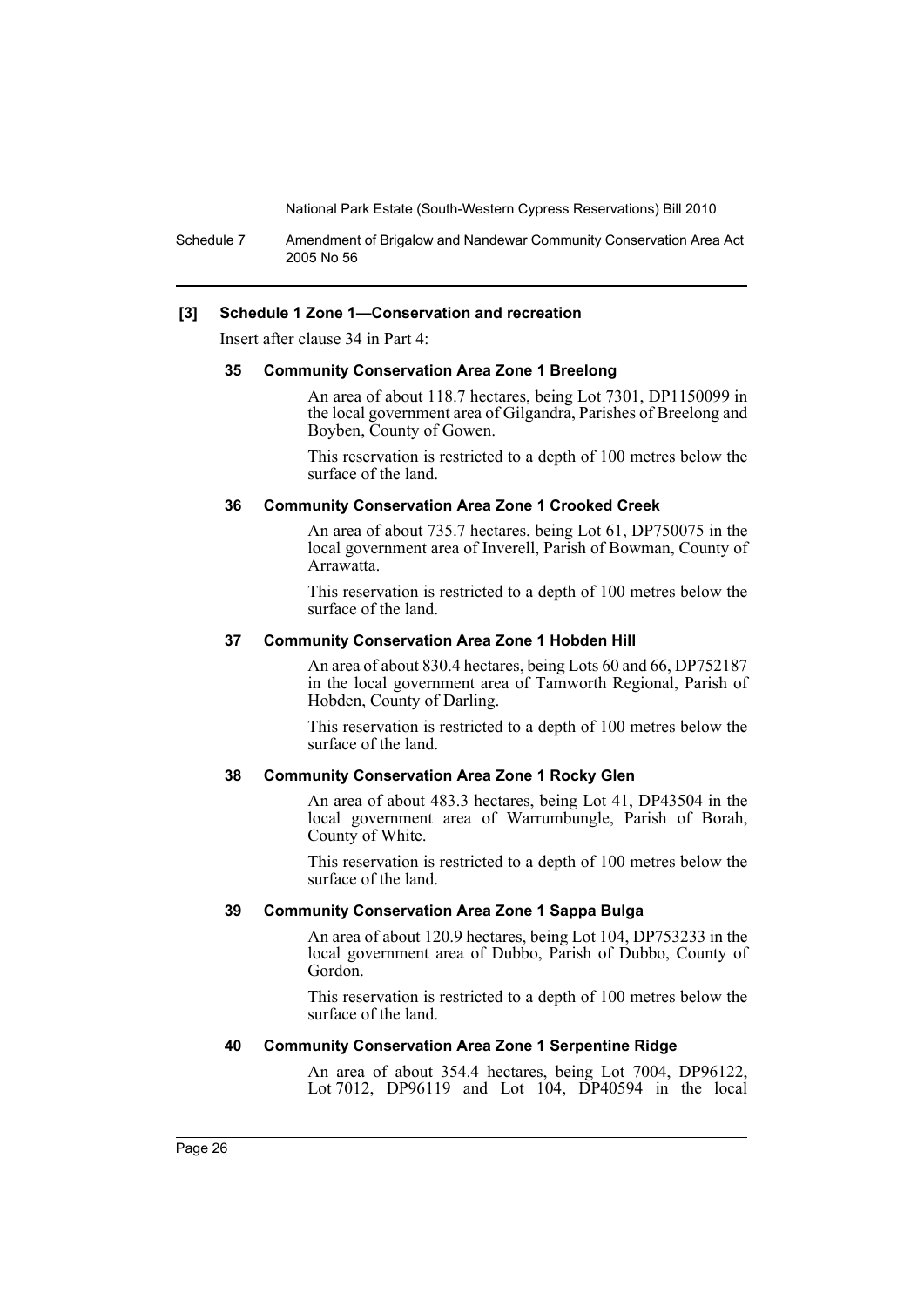Amendment of Brigalow and Nandewar Community Conservation Area Act 2005 No 56 Schedule 7

> government area of Gwydir, Parishes of Dinoga, Gouron and Hall, County of Murchison.

> This reservation is restricted to a depth of 100 metres below the surface of the land.

### **41 Community Conservation Area Zone 1 Wallabadah**

An area of about 5.82 hectares, being Lot 7007, DP1024634, Lot 7006, DP1024632, Lot 355, DP751031 and Lot 371, DP44237 in the local government area of Liverpool Plains, Parish of Wallabadah, County of Buckland.

This reservation is restricted to a depth of 100 metres below the surface of the land.

### **42 Community Conservation Area Zone 1 Watsons Creek**

An area of about 334.8 hectares, being Lot 7016, DP1086543, Lot 7001, DP1086544, Lot 7002, DP1084855 and Lot 138, DP753839 in the local government area of Tamworth Regional, Parish of Haning, County of Inglis.

This reservation is restricted to a depth of 100 metres below the surface of the land.

#### **[4] Schedule 2 Zone 2—Conservation and Aboriginal culture**

Omit Part 2. Insert instead:

# **Part 2 Future additions to Zone 2**

#### **6 Community Conservation Area Zone 2 Boonalla**

An area of about 43.31 hectares, being Lot 7005, DP92924 in the local government area of Gunnedah, Parish of Yarrari, County of Nandewar.

This reservation is restricted to a depth of 100 metres below the surface of the land.

### **[5] Schedule 3 Zone 3—Conservation, recreation and mineral extraction**

Insert in appropriate order in Part 3:

### **28 Community Conservation Area Zone 3 Adelyne**

An area of about 147.7 hectares, being Lot 4, DP754326 in the local government area of Warrumbungle Shire, Parish of Taylor, County of Lincoln.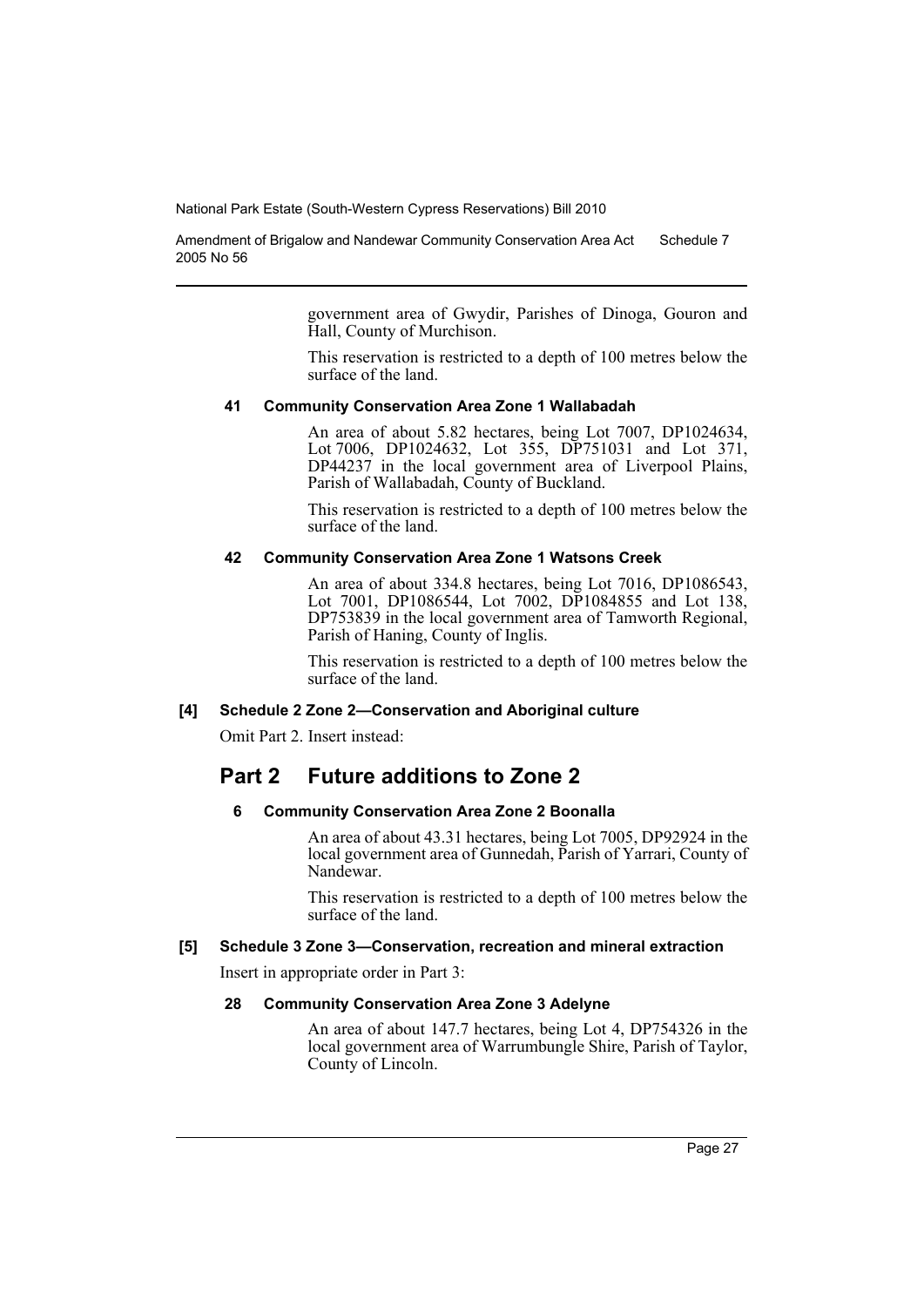Schedule 7 Amendment of Brigalow and Nandewar Community Conservation Area Act 2005 No 56

> This reservation is restricted to a depth of 100 metres below the surface of the land.

### **29 Community Conservation Area Zone 3 Bingara**

An area of about 14.72 hectares, being Lot 116, DP754851 in the local government area of Gwydir, Parish of Molroy, County of Murchison.

This reservation is restricted to a depth of 100 metres below the surface of the land.

### **30 Community Conservation Area Zone 3 Durridgere**

An area of about 34.2 hectares, being Lot 7, DP750748 in the local government area of Mid-Western Regional, Parish of Curryall, County of Bligh.

This reservation is restricted to a depth of 100 metres below the surface of the land.

### **31 Community Conservation Area Zone 3 Goonoo**

An area of about 770 hectares, being Lot 10, DP721223, Lot 7300, DP1138674, Lot 37, DP705202 in the local government area of Warrumbungle Shire, Parishes of Mirrie and Boston, County of Lincoln.

This reservation is restricted to a depth of 100 metres below the surface of the land.

### **32 Community Conservation Area Zone 3 Tingha Plateau**

An area of about 3,414 hectares, being the land designated as 1156-01 on the diagram catalogued Misc R00238 (Edition 1) in the Department of Environment, Climate Change and Water, subject to any variations or exceptions noted on that diagram, in the local government area of Inverell, Parishes of Clive, Clare, Herbert, Swinton and Boston, Counties of Hardinge and Gough.

This reservation is restricted to a depth of 100 metres below the surface of the land.

### **33 Community Conservation Area Zone 3 Woodsreef**

An area of about 330.6 hectares, being Lot 7004, DP1056211, Lot 7021, DP1093675, Lot 6, DP44162 and that part of Lot 110,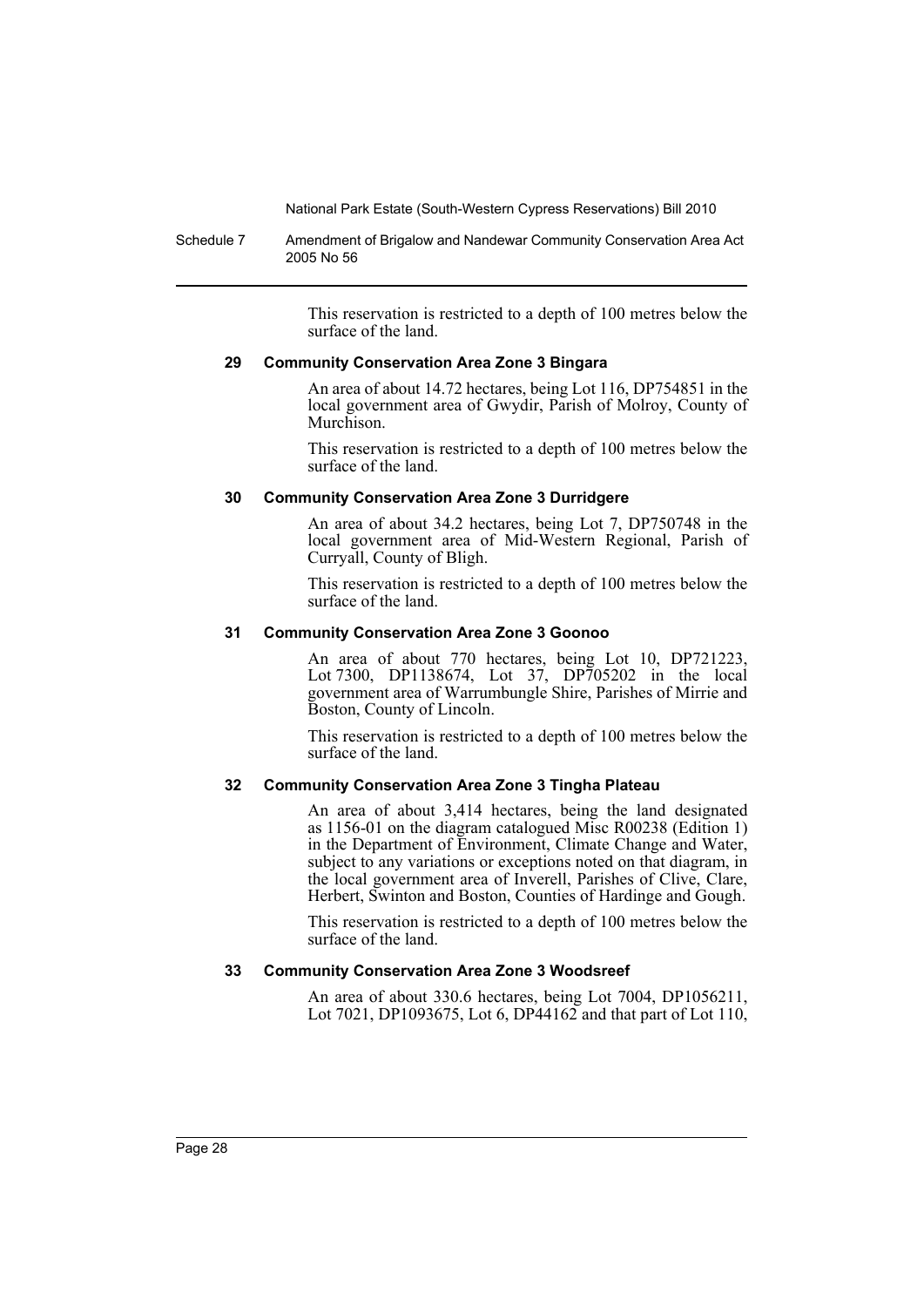Amendment of Brigalow and Nandewar Community Conservation Area Act 2005 No 56 Schedule 7

> DP41641, north of Woodsreef Road, in the local government area of Tamworth Regional, Parish of Woodsreef, County of Darling.

> This reservation is restricted to a depth of 100 metres below the surface of the land.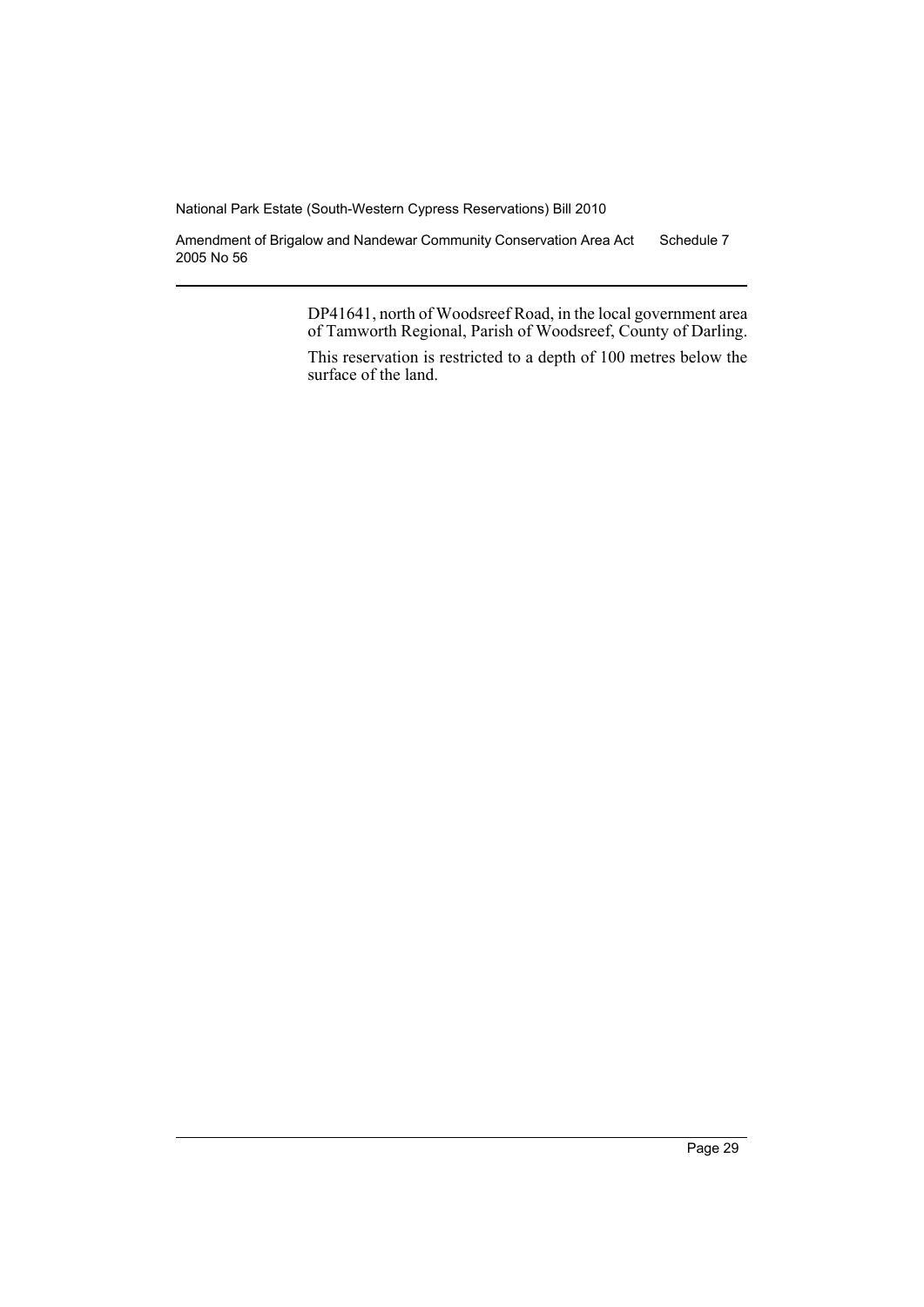# <span id="page-31-0"></span>**Schedule 8 Land transfers—ancillary and special provisions**

### **1 Exclusion of freehold and certain leasehold interests**

- (1) The following land is not reserved by this Act:
	- (a) land that a person holds for an estate in fee simple,
	- (b) land that a person holds under a perpetual lease, a special lease or a term lease within the meaning of the *Crown Lands (Continued Tenures) Act 1989*,
	- (c) land that a person holds under a lease under the *Western Lands Act 1901*,
	- (d) land that is comprised in an incomplete purchase within the meaning of the *Crown Lands (Continued Tenures) Act 1989*.
- (2) This clause has effect despite any other provision of this Act.
- (3) However, this clause does not apply to any interest in land of the NPW Minister or, in the case of land to which Schedule 5 applies, any interest in the land of the Soil Conservation Commission.

### **2 Application of Act**

- (1) This Act has effect despite the provisions of the *Forestry Act 1916* and, in particular, despite any different procedure under that Act for the revocation of State forests, national forests, special management zones, flora reserves or timber reserves.
- (2) This Act has effect despite the provisions of the *National Parks and Wildlife Act 1974* and, in particular, despite any different procedure for reserving or vesting, or revoking the reservation of, land under that Act.

#### **3 Reservation of lands as national parks, nature reserves or state conservation areas**

- (1) The lands reserved as, or as parts of, national parks, nature reserves or state conservation areas by this Act are, for the purposes of the *National Parks and Wildlife Act 1974*, taken to have been so reserved by notice published under Division 1 of Part 4 of that Act.
- (2) A reference in the *National Parks and Wildlife Act 1974* to the publication of a notice under Division 1 of Part 4 of that Act is, in relation to a reservation of any of the lands described in Schedule 1, 2, 4 or 5 that is effected by this Act, taken to be a reference to the commencement of the operation of the relevant provision of this Act that effects the reservation on 1 January 2011 or, in the case of lands described in Schedule 2, 1 January 2012.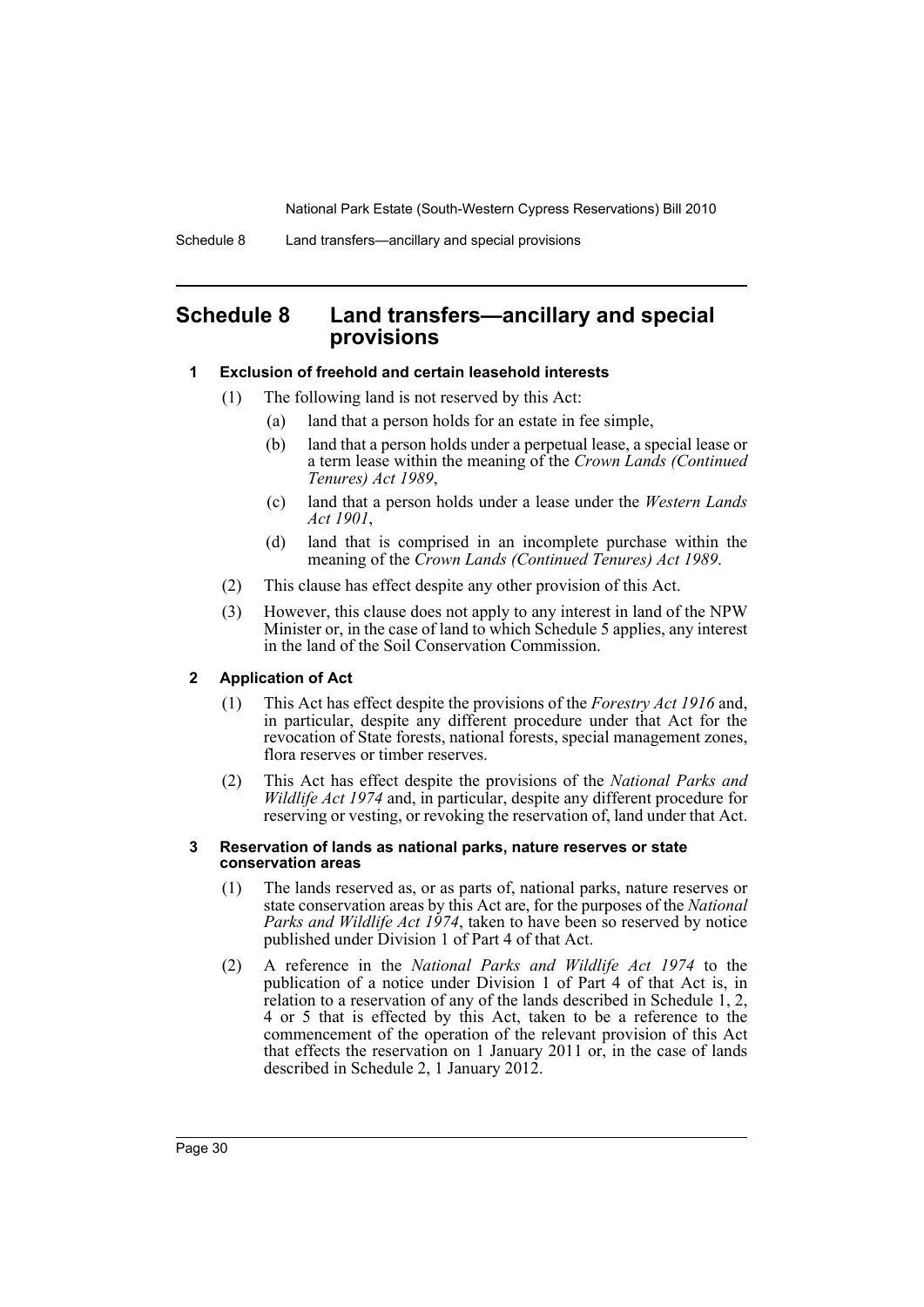Land transfers—ancillary and special provisions New Schedule 8

- (3) A name assigned to any national park, nature reserve or state conservation area by this Act is taken to have been assigned to that land by notice published under Division 1 of Part 4 of the *National Parks and Wildlife Act 1974*.
- (4) Sections 35 (including section 35 as applied by section 58) and 47D of the *National Parks and Wildlife Act 1974* do not apply to a reservation of land as, or as part of, a national park, nature reserve or state conservation area that is effected by this Act.

### **4 Existing leases under Forestry Act 1916 affecting lands reserved as national parks, nature reserves or state conservation areas**

Sections 42 (2), 47K and 55 of the *National Parks and Wildlife Act 1974* apply to and in respect of a lease under the *Forestry Act 1916*, being a lease:

- (a) affecting any of the lands described in Schedule 1, 2, 4 or 5 that are reserved as, or as parts of, national parks, nature reserves or state conservation areas by this Act, and
- (b) current and in force immediately before 1 January 2011 (except in the case of lands described in Schedule 2) or before 1 January 2012 (in the case of lands described in Schedule 2),

in the same way as those sections apply to a licence or permit under the *Forestry Act 1916*.

### **5 Access roads within national parks etc**

(1) In this clause:

*access roads* means the roads, tracks, trails and other means of access referred to in subclause  $(2)$   $(a)$ – $(c)$ .

*private land holding* means land held:

- (a) by an owner within the meaning of the *National Parks and Wildlife Act 1974*, or
- (b) as a holding within the meaning of the *Crown Lands Act 1989*.
- (2) This clause applies to and in respect of the following access roads situated within the lands described in Schedule 1, 4 or 5 immediately before 1 January 2011 or the lands described in Schedule 2 immediately before 1 January 2012:
	- (a) roads of access within the meaning of section 33A of the *Forestry Act 1916*,
	- (b) roads, tracks, trails and other means of access used, immediately before 1 January 2011 or 1 January 2012 (as the case requires), for access to private land holdings within those lands,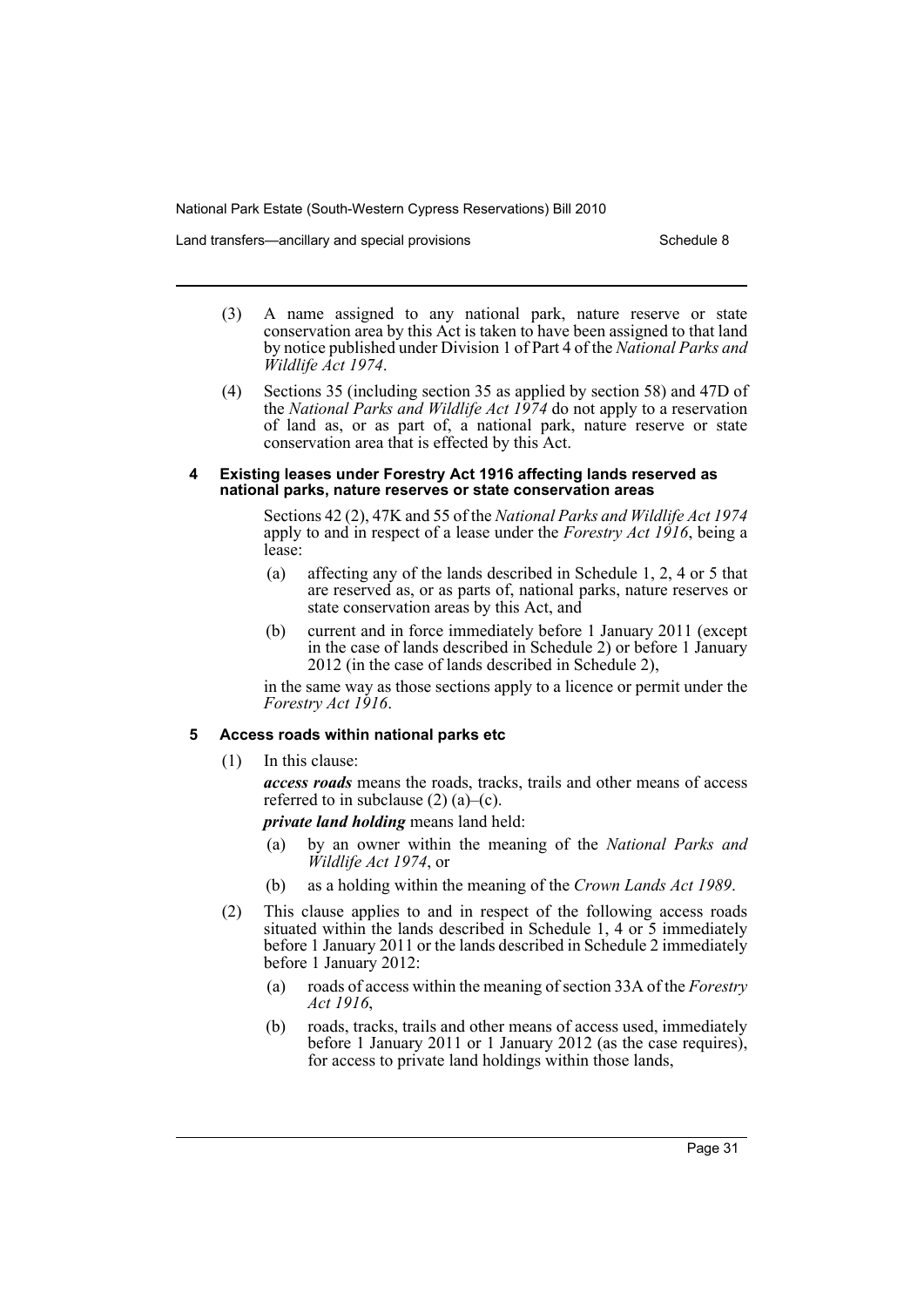Schedule 8 Land transfers—ancillary and special provisions

- (c) roads, tracks, trails and other means of access through those lands to State forests or private land holdings that adjoin or are in the vicinity of the lands.
- (3) The access roads to which this clause applies are not, on 1 January 2011 or 1 January 2012 (as the case requires), reserved as, or as part of, a national park, nature reserve or state conservation area by this Act but vest in the NPW Minister on behalf of the Crown for the purposes of Part 11 of the *National Parks and Wildlife Act 1974* for an estate in fee simple, freed and discharged from:
	- (a) all trusts, obligations, estates, interests, rights of way or other easements, and
	- (b) any dedication, reservation, Crown grant or vesting to which the lands were subject, and any such dedication, reservation, grant or vesting is revoked.
- (4) The access roads may continue, subject to this clause, to be used for the purposes for which they were used immediately before 1 January 2011 or 1 January 2012, as the case requires.
- (5) The NPW Minister must, under section 149 of the *National Parks and Wildlife Act 1974*, grant a right of way over an access road to which this clause applies for the benefit of a private land holding in order to replace any right of way duly granted under section 20A of the *Forestry Act 1916* for the benefit of that land holding and in force immediately before 1 January 2011 or 1 January 2012, as the case requires.
- (6) The NPW Minister may from time to time vary the grant of a right of way under subclause  $(5)$ .
- (7) Before 1 January 2016 (in the case of reservations taking effect on 1 January 2011) or before 1 January 2017 (in the case of reservations taking effect on 1 January 2012), the NPW Minister must, by one or more orders published in the Gazette, declare which of the access roads to which this clause applies:
	- (a) are excluded from reservation as part of a national park, nature reserve or state conservation area, or
	- (b) are not so excluded and are reserved as part of the national park, nature reserve or state conservation area in which they are situated.

An order under this subclause may be published only with the concurrence of the Minister administering the *Forestry Act 1916*.

- (8) On the publication of an order under subclause (7):
	- (a) the access roads that are referred to in the order as excluded from reservation as part of a national park, nature reserve or state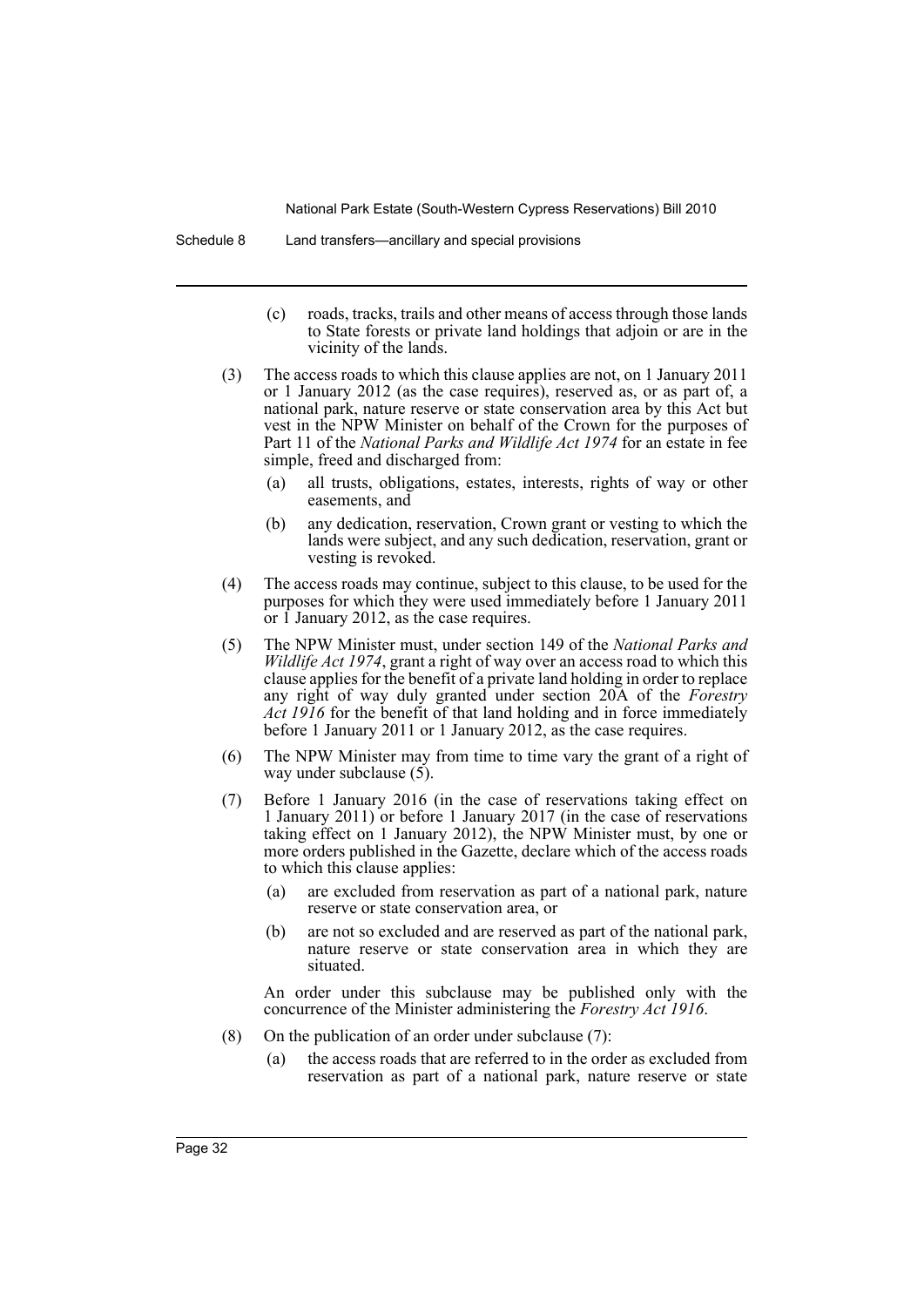Land transfers—ancillary and special provisions New Schedule 8

conservation area remain vested in the NPW Minister for the purposes of Part 11 of the *National Parks and Wildlife Act 1974* and may, subject to this clause, continue to be used for the purposes for which they were used immediately before 1 January 2011 or 1 January 2012, as the case requires, and

- (b) the access roads that are not so excluded are reserved as part of the national park, nature reserve or state conservation area within which they are situated.
- (9) Nothing in this clause affects the exercise of any power, authority, duty or function by the NPW Minister or any other person under and in accordance with the *National Parks and Wildlife Act 1974* in relation to any access road to which this clause applies.
- (10) While a private land holding is in private ownership, nothing in this clause authorises the NPW Minister to close any access road that comprises the only practical means of access to the land holding.
- (11) This clause has effect despite the provisions of the *Forestry Act 1916*.

### **6 Status of land vested in NPW Minister**

- (1) Any land that is vested by this Act in the NPW Minister for the purposes of Part 11 of the *National Parks and Wildlife Act 1974* is taken to have been acquired by that Minister under that Part, and may be dealt with by that Minister as if it had been so acquired.
- (2) Any such land is, to the extent that it relates to land subject to a lease preserved by section 10, taken to be Crown land reserved from sale for the purpose of any application by the holder of the lease to purchase the land comprised in the lease.

### **7 Provisions relating to activities carried out on land vested in NPW Minister**

- (1) This clause applies to and in respect of land vested in the NPW Minister for the purposes of Part 11 of the *National Parks and Wildlife Act 1974* by this Act.
- (2) For the avoidance of doubt, the purposes for which the NPW Minister's powers under section 149 of the *National Parks and Wildlife Act 1974* may be exercised in respect of land to which this clause applies include enabling an activity to continue to be carried out that was carried out on the land before it was so vested.
- (3) The Director-General of the Department of Environment, Climate Change and Water may authorise the use of relevant access roads for the purpose of enabling any lawful activity to be carried out on the land to which this clause applies.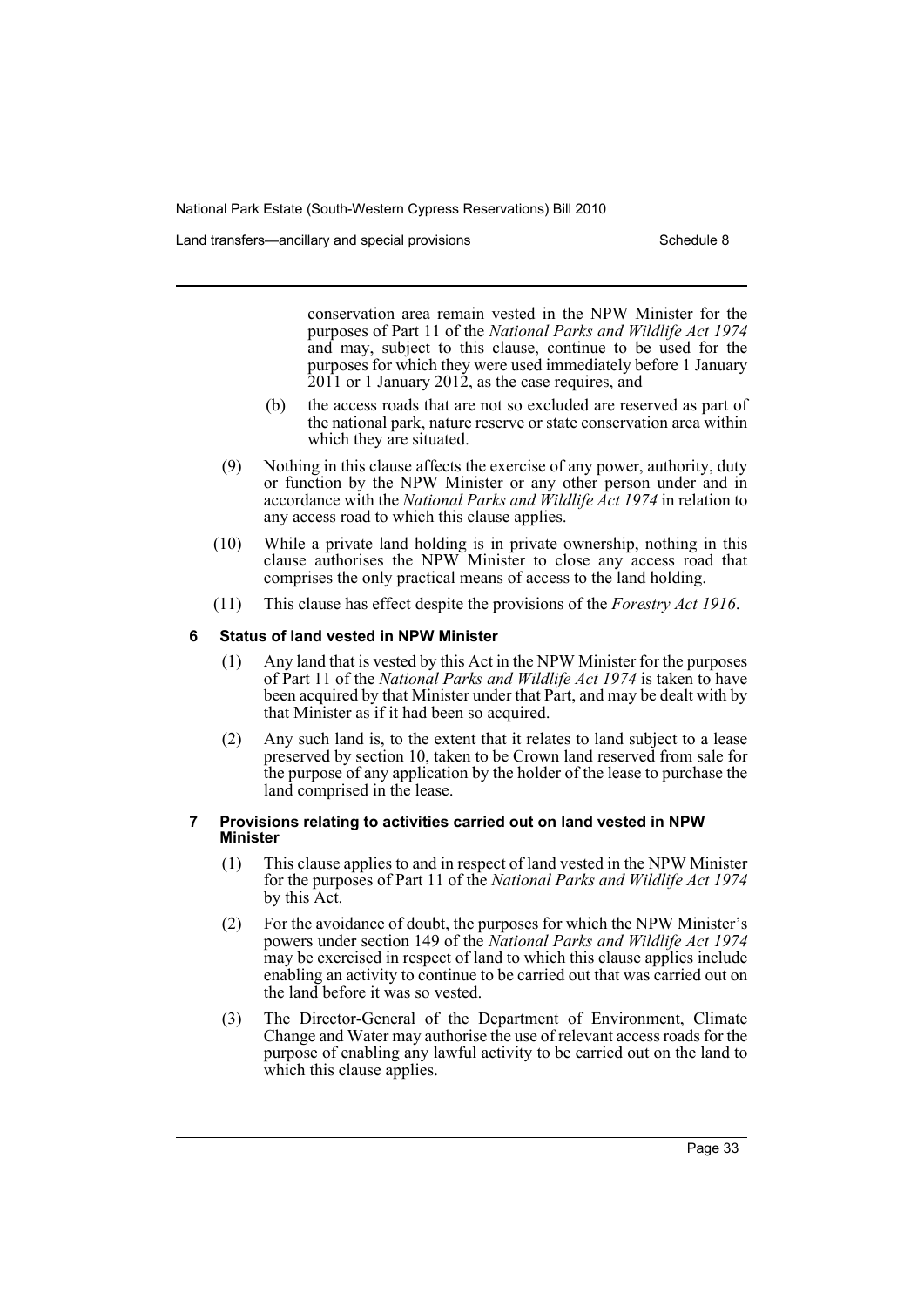Schedule 8 Land transfers—ancillary and special provisions

(4) In this clause, *relevant access roads* means roads, tracks, trails and other means of access through any land reserved under the *National Parks and Wildlife Act 1974* to land to which this clause applies.

### **8 Administration of existing interests affecting land vested in NPW Minister**

- (1) The administration of matters relating to existing interests affecting any of the lands described in Schedule  $\vec{6}$ , and preserved by section 10, is vested in the NPW Minister.
- (2) For the purposes of subclause (1), the NPW Minister has the powers of the Minister administering the *Crown Lands (Continued Tenures) Act 1989* or the *Western Lands Act 1901*.
- (3) In this clause, *existing interest* means a perpetual lease, special lease or term lease within the meaning of the *Crown Lands (Continued Tenures) Act 1989* (or rights or interests arising under an incomplete purchase within the meaning of that Act) or a lease under the *Western Lands Act 1901*.

### **9 Crown reserves in reserved lands**

Any dedication or reservation of land under Part 5 of the *Crown Lands Act 1989* is revoked if the land is reserved under Schedule 4 or 7.

### **10 Saving in relation to revocations**

A revocation effected by this Act does not affect anything done or omitted to be done before the revocation takes effect.